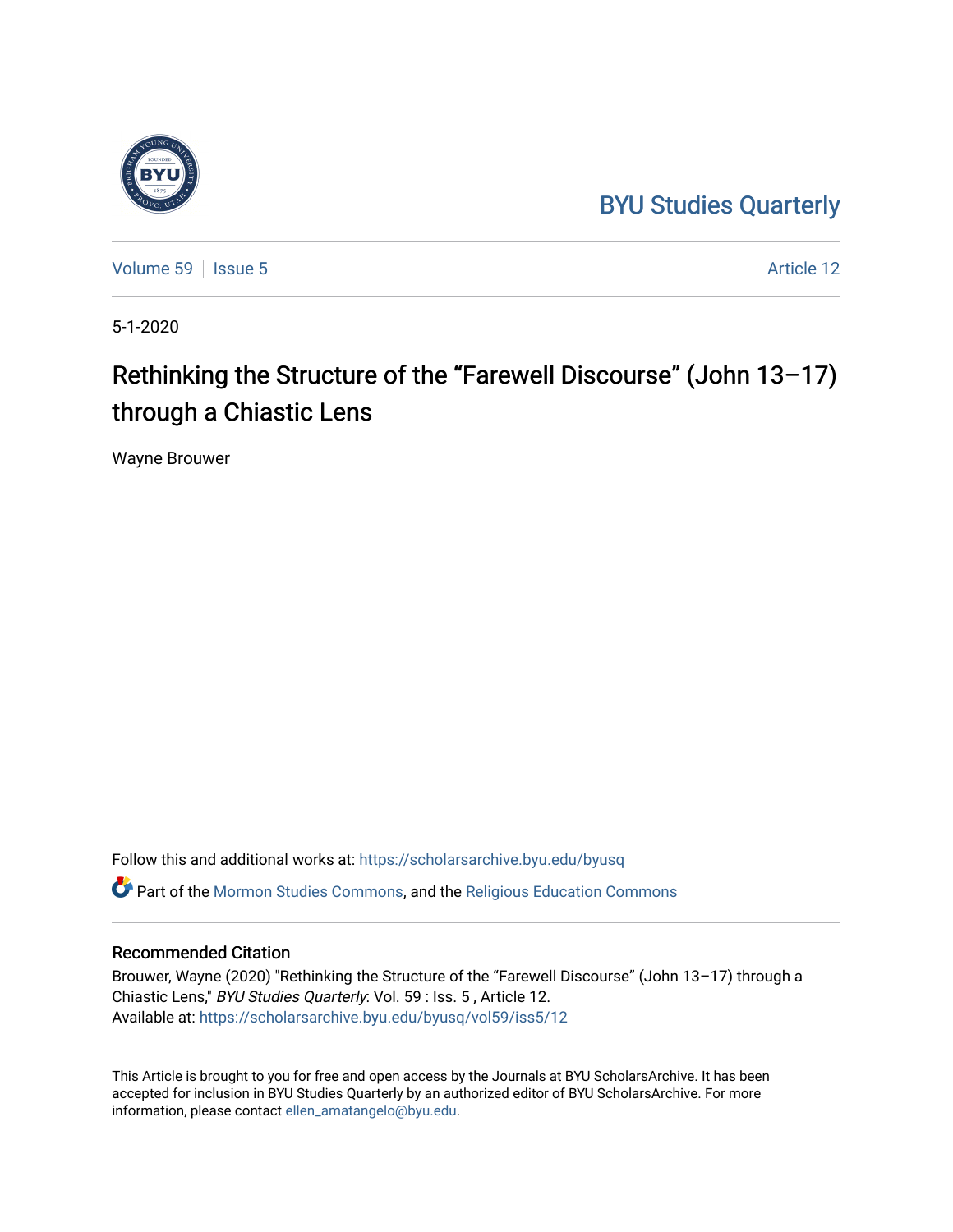# **Rethinking the Structure of the "Farewell Discourse" (John 13–17) through a Chiastic Lens**

*Wayne Brouwer*

# **Introduction**

Briefly stated, my thesis is this: although it is very difficult to read the mind of the Evangelist, or the redactor who brought elements of previously written material into the shape of the gospel as we have it today, it appears that the repetitive and reflexive elements of the Johannine farewell discourse fit together into a large chiasm<sup>1</sup> bounded by expressions of spiritual intimacy with God on either end (the foot washing episode of ch. 13 and the prayer of ch. 17) and channeled toward the challenge to "abide" in Jesus at the center (15:1–17). In outline, it could be diagrammed as follows:

- A Gathering scene (Focus on unity with Jesus expressed in mutual love)  $(13:1-35)$ 
	- B Prediction of the disciples' denial (13:36–38)
		- C Jesus' departure tempered by assurance of the father's power (14:1–14)
			- D The promise of the παράκλητος ("Advocate") (14:15–26)
				- E Troubling encounter with the world  $(14:27-31)$ 
					- F The vine and branches teaching ("Abide in me!") producing a community of mutual love (15:1–17)
				- E<sub>1</sub> Troubling encounter with the world  $(15:18-16:4a)$
			- D<sub>1</sub> The promise of the παράκλητος ("Advocate") (16:4b–15)
		- C<sub>1</sub> Jesus' departure tempered by assurance of the father's power (16:16–28)
	- B<sub>1</sub> Prediction of the disciples' denial  $(16:29-33)$
- A1 Departing prayer (Focus on unity with Jesus expressed in mutual love)  $(17:1-26)$

*BYU Studies Quarterly 59, supplement (2020)* 207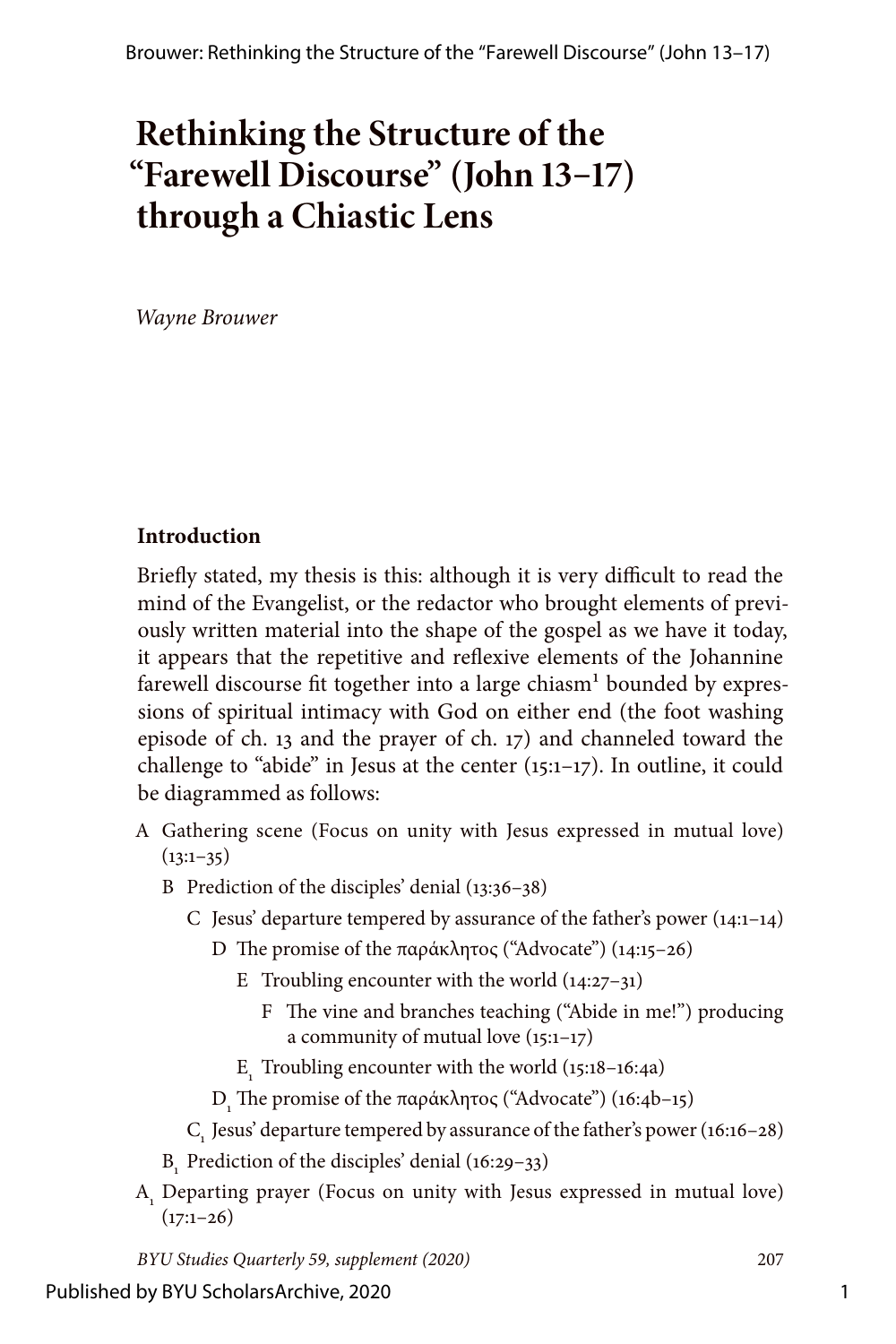Read in this manner, John 13–17 takes on a different character than it would if understood primarily as a linear discourse. For one thing, the vine and branches teaching of 15:1–17 becomes the apex of its development, proclaiming the dominant theme that spiritual unity with Jesus (summarized a number of times in the phrase "abide in me") is at the center of the discourse, shaping and pervading the surrounding material. Also, the repetitive themes of betrayal, Jesus' leaving, the promise of the spirit as "Advocate," and the character of the disciples' interaction with the world, initially stated in chapters 13 and 14, become paired in a meaningful way with their counterparts in chapters 15 and 16. Each of these themes becomes an extension of the "Abide in me!" injunction of 15:1–17, explicating its significance in one of several ways.

Finally, in this chiastic reading of the discourse, there is an understanding of the foot-washing scene, which serves as a prelude to the discourse proper (13:1–35), as being a counterpart to the prayer of chapter 17. If union with Jesus is the organizing theme of the discourse, the disciples enter the discourse through a visible expression of Jesus' desire for their intimacy and leave with a spiritual expression of that same desire. Although this reading of John 13–17 is similar in various elements to other chiastic proposals, it is rooted in the dual assumptions that both the historical development of the text and its current form are of significance for interpretation. As a result, Jesus' command to "abide in me," reiterated several times in the central element of the discourse (15:1–17), serves to provide a cohesive understanding of the text in its received shape (which is the goal of synchronic interpreters) while, at the same time, encourages the investigations of historical criticism to provide insight into the editing process which is behind the final arrangement of the text (the emphasis of diachronic interpreters). In this manner, reading the farewell discourse chiastically brings resolution to many of the issues of interpretation that have stood between the diachronic and synchronic approaches.

### **Nonlinear Communication**

It is important, at this point, to determine more specifically the criteria by which chiasmus in biblical literature will be assessed. Although there are clear representations of chiasms scattered throughout the literature of antiquity, it was not until early in the twentieth century, largely through the work of Nils Lund, that chiastic analyses in biblical studies were more widely developed.

While he was a student at North Park Theological Seminary in Chicago, Lund began an investigation that would ultimately become a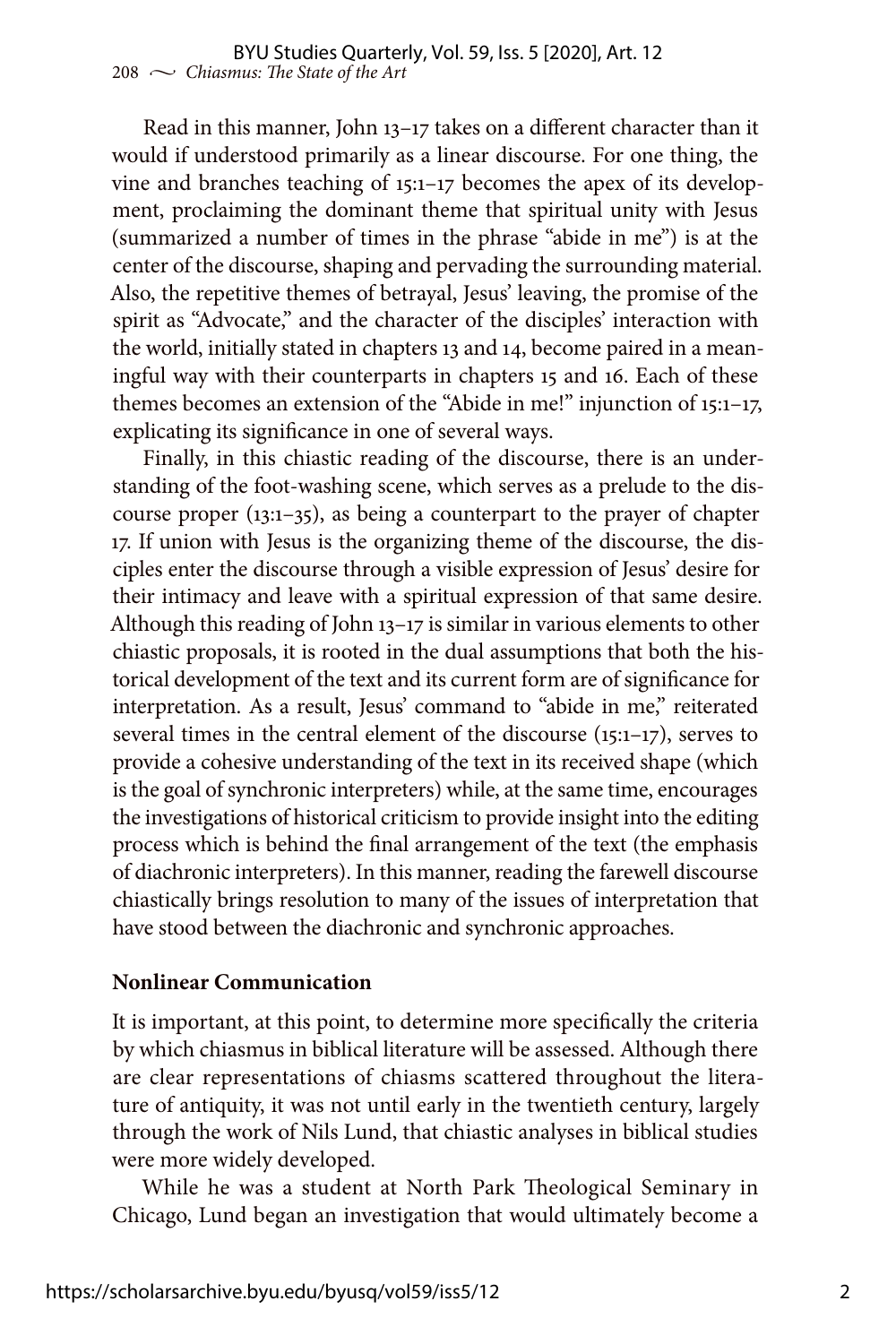lifetime passion, namely, to observe and specify the use of chiasm as a New Testament literary convention. From 1929 through 1934 Lund published a series of seven articles on various aspects of the topic.<sup>2</sup> At the same time, he was working on a much more comprehensive investigation of chiasm in its historical and biblical expressions. This monograph eventually became his PhD dissertation for the University of Chicago.<sup>3</sup> In it, Lund devoted himself to "the tracing of the Hebrew literary influence on the Greek text of the New Testament,"4 with a particular focus on "the extensive use of the inverted order commonly called chiasmus."5 In an early article,<sup>6</sup> Lund had outlined what he perceived to be the chiastic structure to the Prologue of the Fourth Gospel. His analysis of that passage continues to be influential for many scholars through to the present.7 It included the elucidation of elements of chiastic arrangement that Lund would later distil into seven theses:<sup>8</sup>

The center of a chiastically shaped pericope *is always the turning point*. The thought shifts at the centre, often to an antithetic thought, only to

- return to the previous line of argument or topic development. Identical ideas are distributed across the given passage "at the extremes and . . . centre."
- Some ideas are redistributed in the second half as if deliberately reiterated. Certain terms appear to gravitate toward the center of the passage.
- Larger units are frequently introduced and concluded by "*frame-passages*."
- Chiastic developments are frequently interspersed with linear progressive lines.

These "laws"9 are essentially observational hypotheses. Yet, they resonate with recurring phenomena in the textual data.<sup>10</sup> For Lund, they indicated thought processes at work in both the Hebrew Bible and in the New Testament that consciously highlighted an idea of significance by placing it at the center of a discourse. The normative character of this centered idea in the pericope as a whole was reinforced textually through balanced pairs of inverted, parallel, complementary statements or themes on either side of it that "pointed" back to it as the structuring motif of the larger passage.

# **Focus on Repetition and Centering**

While Lund's concise "laws" governing chiastic movement within a passage are useful in discerning the broad outlines of chiastic passages, $<sup>11</sup>$ </sup> they lack the precision required for careful examination of those texts where a chiasm might be suspected as playing a role in the development of themes and concepts.12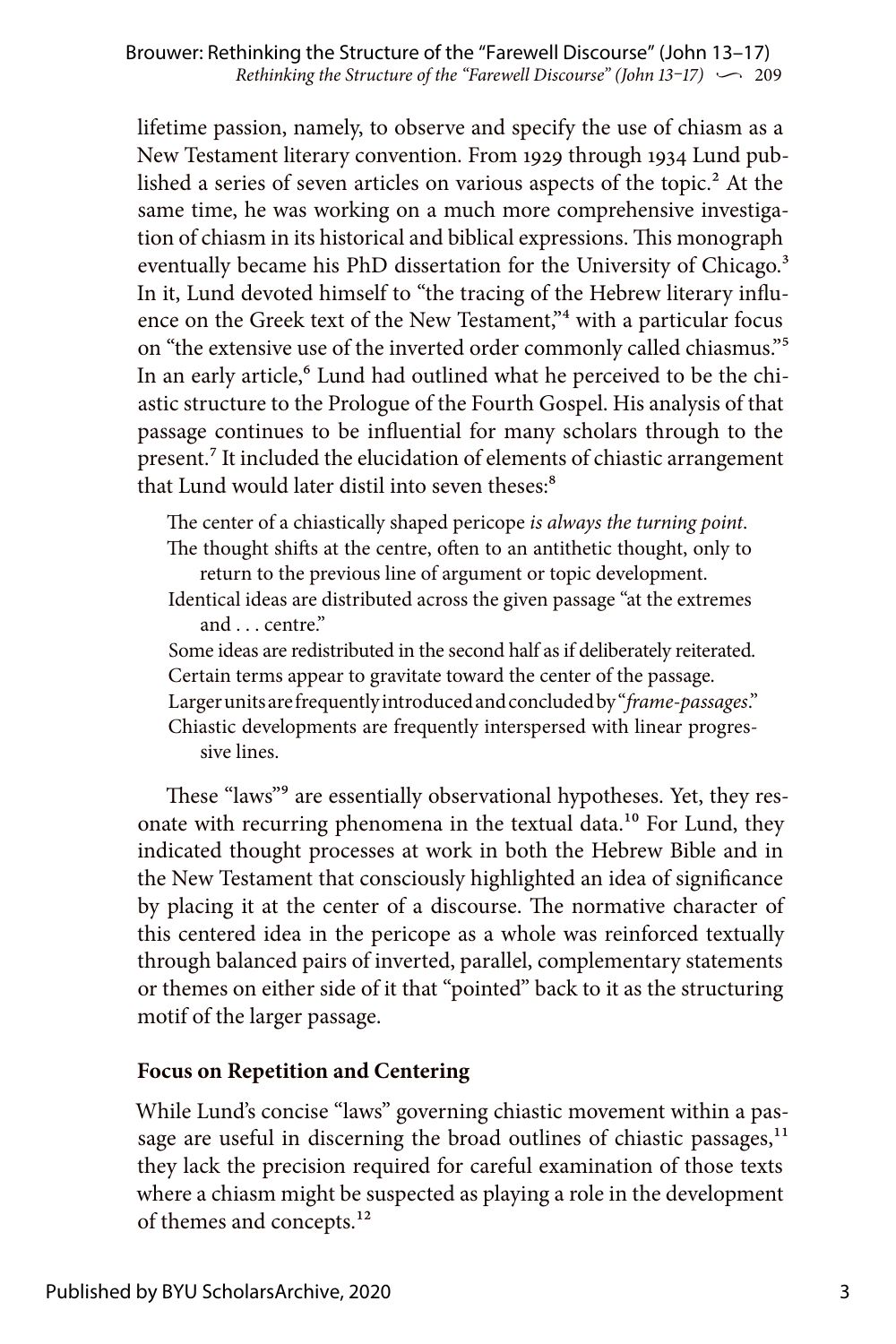First, as Alan Culpepper noted,<sup>13</sup> Lund's "laws" fail to provide a clear set of criteria for identifying clues that might signal chiastic intent. They document what Lund declares to be the moves of chiasm, but they do not indicate where one begins to look for those moves. David Clark worked to fill this void in his 1975 essay, "Criteria for Identifying Chiasm."14 According to Clark, chiastic repetition, parallelism, and centering may be found in any, several, or all of these dimensions of a passage: content, structure, choice of words, setting, and theology.<sup>15</sup> Thus, for Clark, chiasm might be found on several levels of literary expression. Although he does not make entirely clear the precise tools which might be used in assessing each of these dimensions of communication, Clark's analysis of Lund's general search for parallel repetition into several categories broadens the possibilities in the search for chiasm while, at the same time, it calls for more clarity in describing what sorts of parallels are to be found. In addition, Clark observed that most assessments of chiasm are to be evaluated on some cumulative collection of evidence that may be less than fully apparent at the first reading.<sup>16</sup> He offers several different types of measures by which to assess possible chiastic design in a text, especially focusing on locating and isolating repetitions of content within a pericope either in language or structure.<sup>17</sup>

Second, Lund's "laws" fail to explore adequately both the idea of the heightened literary impact of the central element in a chiasm and the importance of balanced length on both sides of this center. Ian Thomson, in rewriting Lund's "laws" and amplifying them to address that need more specifically, suggested the following, more precise, criteria:<sup>18</sup>

Chiasms frequently exhibit a shift at, or near, their center. This change can be very varied in nature: a change of person of the verb, a new or unexpected idea suddenly introduced, and so on. Usually after the "shift," the original thought is resumed. For this reason, in this study, the phrase "shift and reversion" is preferred to Lund's simple term. This immediately highlights the problem associated with all such characteristics. Many passages have "shifts" but are obviously not chiastic. In a chiasmus, "shifts" that are not at its center will occur, marking, for example, points of development in an argument.

Chiasms are sometimes introduced or concluded by a frame passage. Lund himself makes no comment on this, but, judged by examples which he later gives, a "frame-passage" is a springboard from which to launch into the chiasmus, or a section which acts as a tail-piece to a chiasmus without itself being part of the chiastic pattern.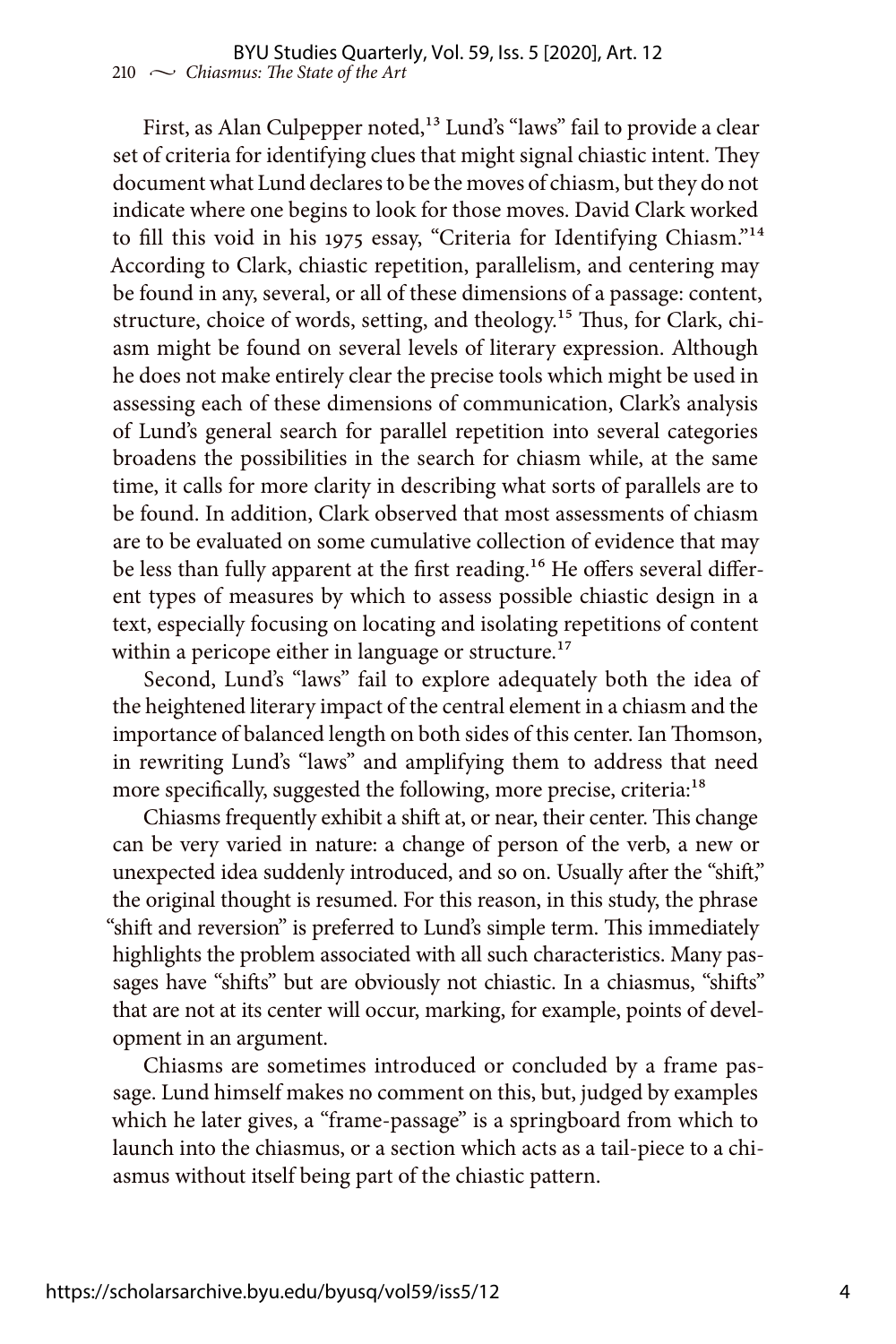Passages which are chiastically patterned sometimes also contain directly parallel elements.<sup>19</sup>

Identical ideas may occasionally be distributed in such a fashion that they occur at the extremes of the passage and also again at the center of a given chiastic system.

Balancing elements are normally of approximately the same length. On a few occasions when this is not the case, some explanation seems to be called for.

The center often contains the focus of the author's thought. It will be suggested that this is a particularly powerful feature with obvious implications for exegesis.

In light of what Thomson believes are a plethora of unwarranted, supposed discoveries of chiasm throughout the New Testament, he elaborates on the use of his guidelines, making a plea for rigorous objectivity by those who seek to assess any passage for possible chiastic development.20 First, Thomson says, "The chiasmus will be present in the text as it stands, and will not require unsupported textual emendation in order to 'recover' it."<sup>21</sup> Either it is there or it is not, and any attempt to find it in previous redactions of the text only remind us that the form of the passage in its final editing undid whatever chiasm might have been there earlier.

Second, according to Thomson, "The symmetrical elements will be present in precisely inverted order."22 That is to say, where one must seek to rearrange elements in order to gain parallel inversion of elements in a passage, it is not likely that chiastic intent was there in the first place. Thomson does allow for some latitude in this requirement, so long as the rationale for a departure from the norm makes sense within the development of the passage itself.

Third, says Thomson, "The chiasmus will begin and end at a reasonable point."<sup>23</sup> In other words, the reason for expressing a thought in chiastic design is to define the relationships among the elements of a single subunit of communication, whether it is represented in four short lines of poetry or encompasses a comprehensive tale unfolded in an extended narrative. There must be a correlation between the completeness of the thought unit and the extent or boundaries of the chiastically shaped passage. If either moves on before the other, chiasm is not likely to be present at all.<sup>24</sup>

Although it is clear that chiasm is one among many literary forms used in both the Hebrew Bible and the New Testament, it is not always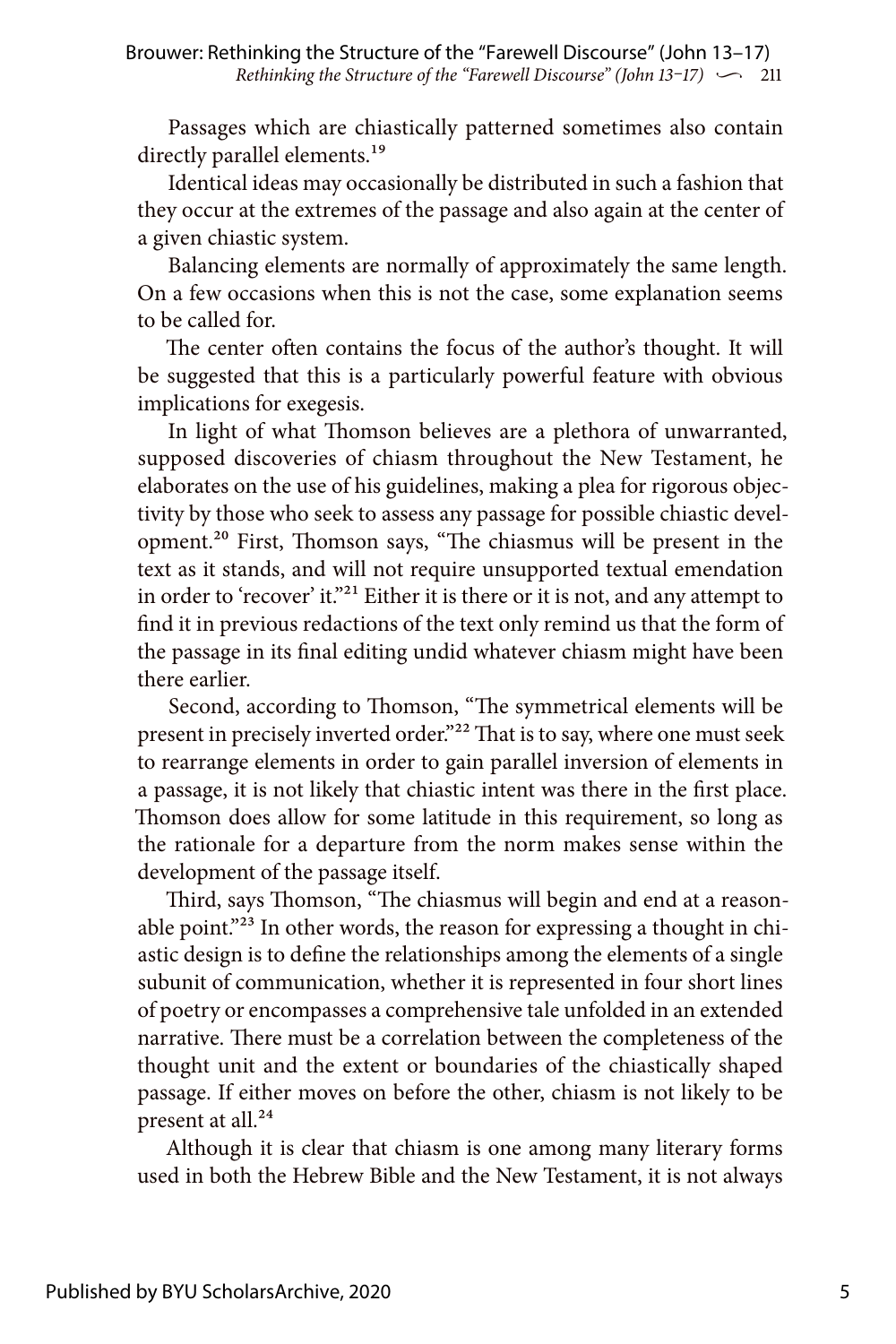as certain when chiastic patterns are definitively present. According to the criteria established by Clark, chiastic intent in a passage is recognized on the basis of the strength and combination of up to five intermingling elements: "(1) content—the theme or themes of each pericope, (2) form or structure—the type of narrative and/or dialogue of which the pericope is composed, (3) language—primarily the occurence [*sic*] of catchwords. . . . [T]wo other features . . . are worth separate listing: (4) setting, and (5) theology."25

While these five criteria are the basis for chiastic exploration, they are not sufficiently precise to provide the specific tools of analysis in all instances. As Thomson says, the process for identifying chiasm "is inevitably complex."26 Not only that, but it appears, at times, to become an exercise in circular reasoning: one reads a passage looking for a particular pattern of repetition or reflexivity; then, when hints of such a pattern are found, one declares that the form of the pattern found is both typical and original. It is typical because it follows the preasserted pattern, and it is original in the sense that its form provides the basis upon which to seek further similar patterns.

### **Pay Attention to Balance and Parallelism**

Thomson suggests both a two-step method by which to assess the evidence for chiasm in a text and a series of carefully delineated guidelines that are designed to shape the process of testing the hypothesis from beginning to end. The first stage in Thomson's investigation is "to identify a pattern which is potentially chiastic."<sup>27</sup> Thomson urges the reader to pay attention to repetition of vocabulary and syntax and to seek the possible inverse paralleling of common words and ideas. Thus, the first step is that of data collection. Are there triggers in the text that give the reader a reason to pause for a second appraisal, seeking larger patterns of recurring movement? Is there a sudden shift of an idea back along the path recently taken? Do the extremes of a passage reiterate a single idea in some reflexive form?

Secondly, according to Thomson, the suspected chiasm must be put to a critical test involving the use of his criteria for chiasm assessment in a particular manner. The procedure requires movement through the following specific steps:<sup>28</sup>

Note whether there is a critical shift at the center of the suspected chiasm which clearly returns the thought back along the path recently taken.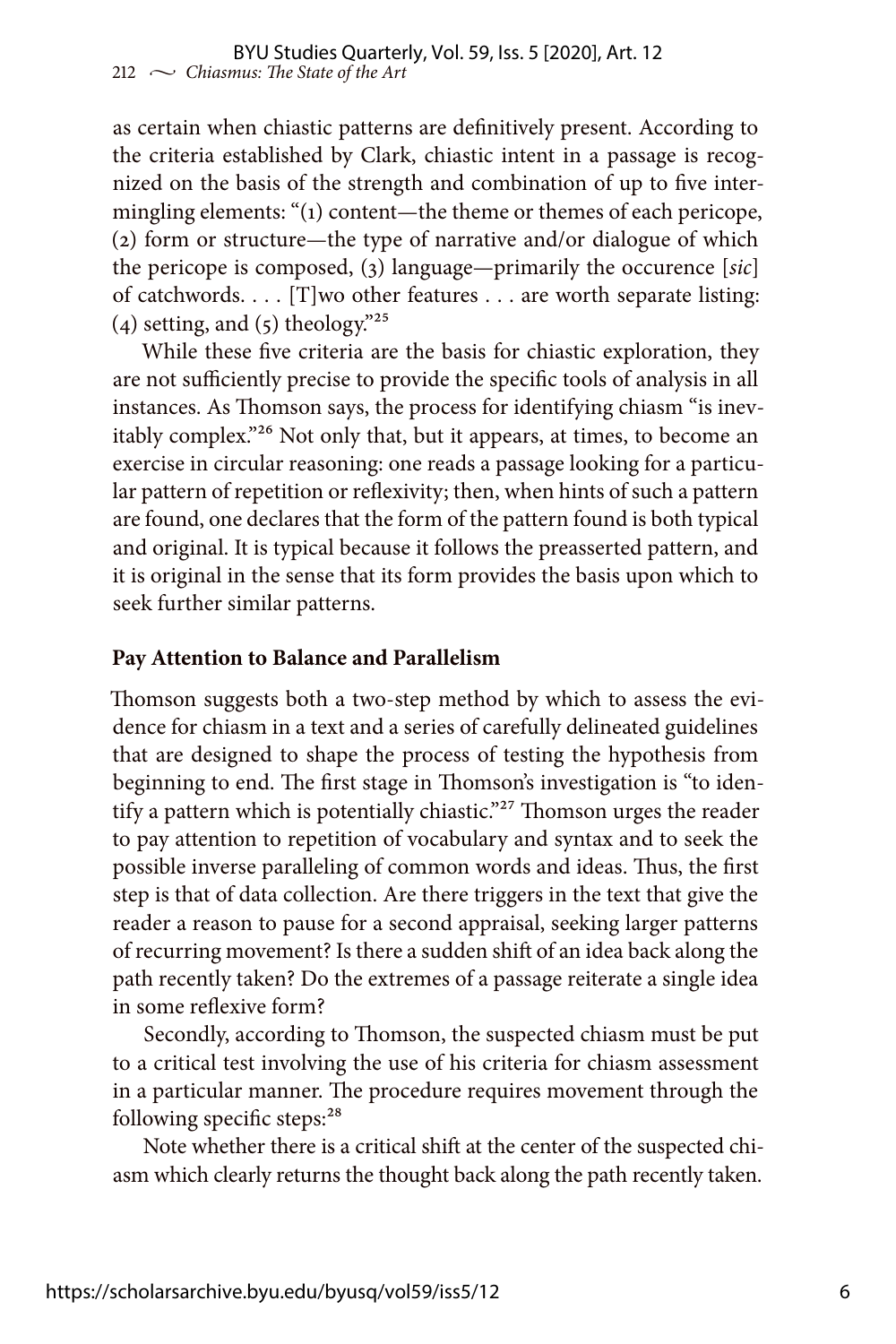Check for the possibility of a "frame passage" which either introduces or concludes a chiastic passage (or perhaps both), clearly setting the chiasm apart from its larger literary environment.

Analyze the passage to determine possible subunits of chiastically aligned elements which are themselves parallel in structure.

Extrapolate thematic relationships, realizing that these most often occur at the extremes of the passage and possibly also at or near the centering element.

Check to see whether there is a clear balance of length between the elements of the chiasm that occupy the first half of the design and those which follow the midpoint.

Assess the significance of the central element of the passage for the meaning or impact of the passage as a whole. There are most often a heightening and clarification of the main "point" of the narrative or a poetic implication in the central element itself. The center, rather than the beginning or ending, holds the interpretive key.

In response to the increased interest in chiastic studies in recent years, Thomson expresses wary skepticism toward simplistic exegetical efforts that find a plethora of chiastic development throughout biblical texts. He posits several limitations to these investigations that he believes will help scholars looking for chiasm to maintain a necessary academic rigor as they pursue their goals.

For one thing, he holds to the view that chiasm is strictly a device of words and phrases and not of themes.29 In this regard he would not agree with Clark that themes might be chiastically arranged in a literary passage, even where the vocabulary and grammar may not appear so. Thomson calls this "chiasmus by headings,"<sup>30</sup> where the reader, rather than the author, views the larger contours of a literary unit and determines a recurrence of themes and ideas. "This produces a potentially circular argument," according to Thomson: "headings are interpretatively selected to create or bolster a chiasmus; it is then argued from the chiasmus that the selective choice of heading reflects the true interests of the author!"31 There must be a clear correspondence of terms, mirrored across a central axis, according to Thomson, in order for chiasm to be present in a passage.

After following Thomson's first instruction when seeking a possible chiasm, interpreters should allow Thomson's second limitation to shape further analysis of the text. As Thomson puts it, the "chiasmus will begin and end at a reasonable point."32 In his estimation, chiasm is generally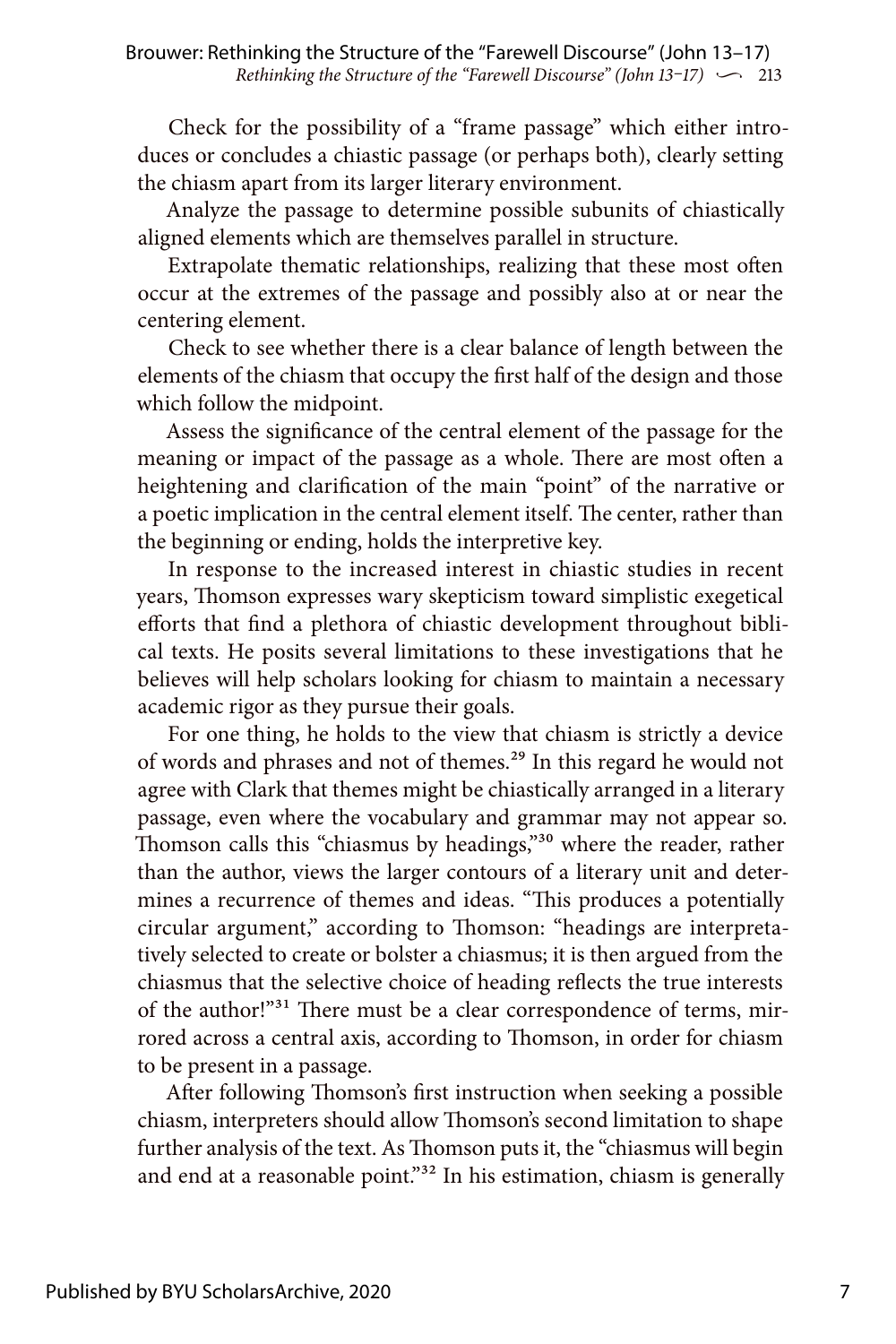limited to short passages where clear reflexivity is immediately accessible. The longer the passage, even where repetitions, regressions, and *inclusios* are evident in the broader sweep, the more difficult it is to pin down either chiastic intent or the benefits of a chiastic reading.

Thomson is astute in these points. It is important that the paralleled elements of a passage emerge from the passage itself and are not imposed upon it by way of hopeful thematic projection on the part of the modern interpreter. Also, length certainly plays a crucial role in the clarity of chiastic approbation: the longer a passage is, the harder it becomes to determine whether, or in what clear manner, chiastic design pervades the whole.

What is not immediately apparent, however, is the basis for Thomson's rejection of any chiastic correspondence between themes and ideas that might not exactly repeat certain words or phrases in the paired sections of the chiasm. After all, micro-chiastic parallelism in the several lines of a poem often uses different terms to refer to a single thing or idea. It seems probable that, in a similar manner, paired sentences or paragraphs reflecting on common ideas or actions might use different terms or phrases to give shape to these considerations in macro-chiastic developments.

In the same way, there seems to be no clear basis for Thomson's adamant limitation of chiastic length to roughly fifteen verses. He offers no reason for denying chiasm to pericopes that extend beyond that arbitrary maximum other than his skepticism at some lengthy and seemingly contrived chiastic outlines, particularly those by Lund.

In essence, Thomson rigorously develops criteria for assessing micro-chiasm while denying the possibility of macro-chiasm as a literary device. At issue is whether chiasm is a literary device at work exclusively in relatively brief expressions of reflexive poetic parallelism and quickly told tales or whether it also functions on a broader level as a shaping tool for organizing multiple literary panels. Evidence of the presence of micro-chiasm in biblical poetry and short narrative is well documented.<sup>33</sup> Research into the possibility of identifying macrochiasm as a literary tool at work in longer, multiple-panel biblical passages abounds<sup>34</sup> and requires a careful reflection on the relationship between the devices of rhetorical technique and the thought patterns at work in the crafting of narratives.

The heart of the discussion focuses on the question of whether there is a type of pervasive chiastic thought process at work in certain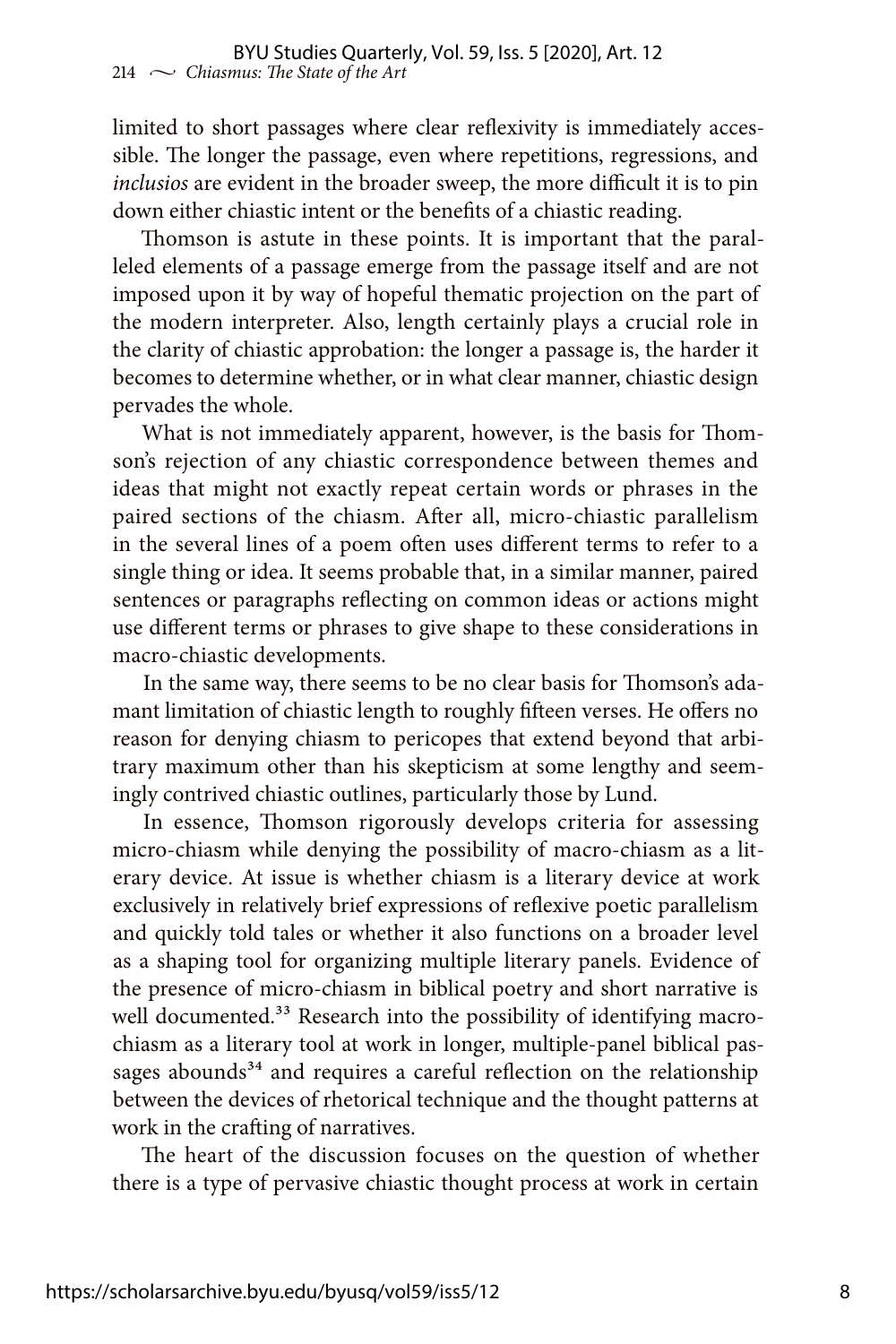cultures of antiquity that may have resulted, over time, in broadening the range of use of chiastic reflexivity in literary expression. Is it possible for writers within those cultures to think chiastically when developing ideas or narratives, thus producing macro-chiastic patterns of literary development in passages that extend beyond several lines of poetry or single-panel stories?

Regardless of the limits Thomson places on the length of chiastic passages, he believes that chiastic patterns of thinking grew out of the practices of oral recitation and memorization in both the formal and informal training processes of ancient near-eastern cultures. He notes that "even Greek itself at one time was sometimes found written from left to right in one line and from right to left in the next."35 It is his contention that chiasm is a communicative technique of the "cultural environment<sup>"36</sup> that gave rise to the scriptures of the Hebrew and Christian traditions. He even conjectures that this "ambilateralism" was responsible for a broadened use of chiasm beyond the shorter reflexive parallelism of poetry.37

Thomson's work with micro-chiastic studies invites a similar attention to precision and consistency in macro-chiastic investigations. It suggests, further, that if there are literary movements in a text longer than fifteen verses which appear to function in a manner similar to the reflexive parallelism of words in micro-chiasm, these literary movements need to be governed and assessed by criteria that explain both thematic and conceptual parallels and grammatical and verbal parallels between the halves of the chiasm.

# **Extending the Reach: Carl Blomberg on Macro-Chiasm**

Stanley Porter and Jeffrey Reed, like Thomson, proposed limiting the scope of chiastic investigations to short passages that would be termed micro-chiasms. They do not believe that supposed macro-chiasms identified by other scholars are legitimate analyses, since, as they assert, "To date a convincing set of criteria for how to identify chiasm has not been developed."38 In their view, there are at least three difficulties with the proposals of Lund and Clark.<sup>39</sup> First, most of the schemes are overly complex, with duplicated or restated criteria. Second, many of the criteria posited are difficult to quantify. Third, some of the criteria put forward have an "impressionistic" quality about them, resulting in assessments of macro-chiasm that are based largely on what Porter and Reed would term subjective "generalizations."40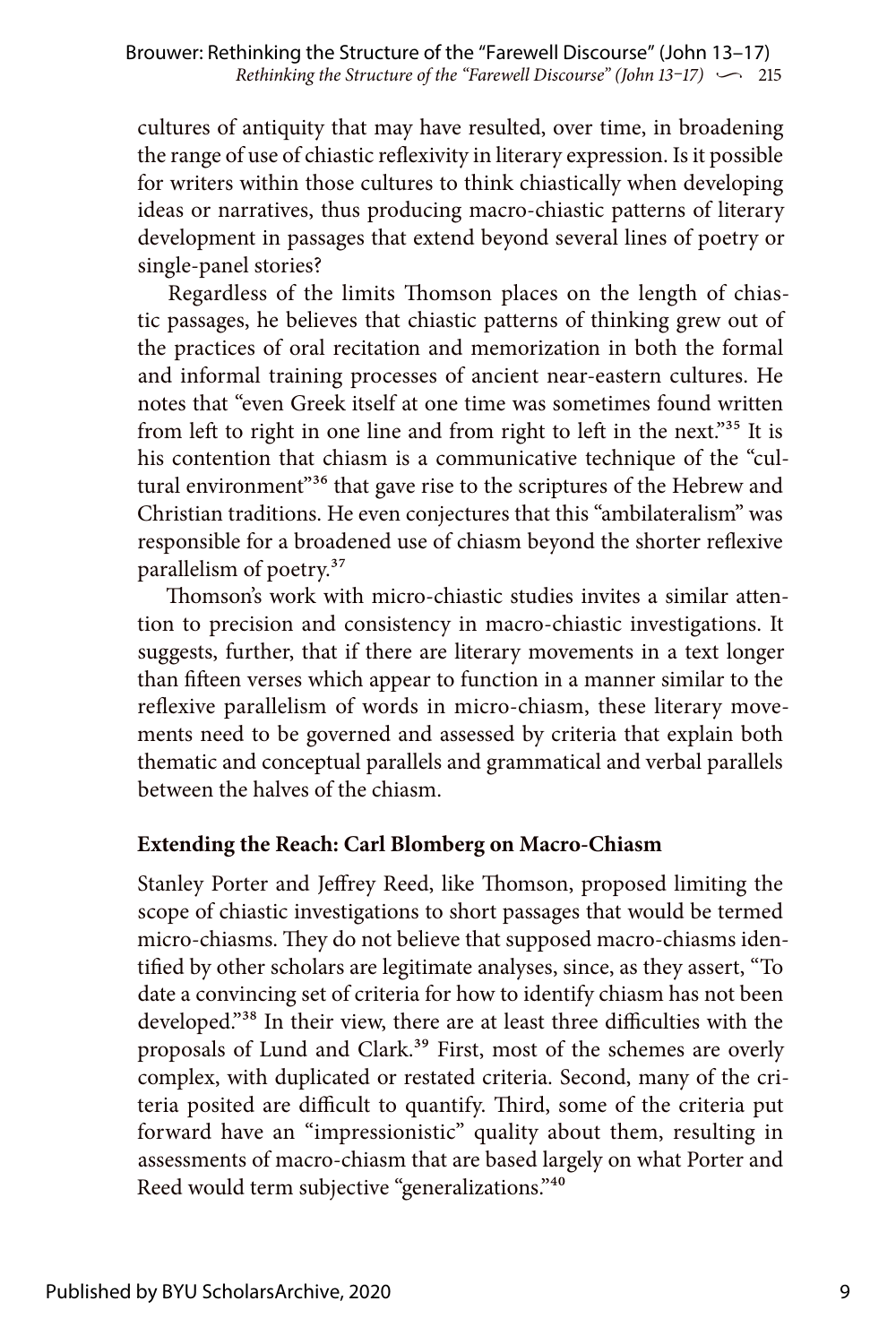Porter and Reed rightly argue that unless more objective and measurable criteria are established, it will be impossible to use macro-chiasm in a standardized way as an interpretive tool in biblical or classical studies. Their challenge for someone to produce such criteria has already been answered, however, according to Boyd Luter and Michelle Lee,<sup>41</sup> in theses put forward by Blomberg nearly a decade prior to their request.<sup>42</sup> Concerned that "chiastic outlines have become so fashionable among biblical scholars" without scholarly consensus regarding the "detailed criteria which hypotheses of extended chiasmus must meet in order to be credible," Blomberg proposed "a fairly rigid set of criteria" by which he hoped explorations in macro-chiasm would be assessed.<sup>43</sup>

Blomberg found sufficient documentation of the extensive use of chiasm in the literature of antiquity to move present scholarship beyond a skeptical stance regarding its existence.<sup>44</sup> Further, he believed that chiasm "underlies numerous portions of Scripture where it has not usually been perceived,"45 since "it was used far more widely in the ancient world than it is today."46

He then outlined his criteria for macro-chiasm in nine points, summarized as follows:

There must be a problem in perceiving the structure of the text in question which more conventional outlines fail to resolve. If a more conventional and straightforward structure can adequately account for the textual data, recourse to less obvious arrangements of the material would seem, at the very least, to risk obscuring what was already clear.

There must be clear examples of parallelism between the two "halves" of the hypothesized chiasmus to which commentators call attention, even when they propose quite different outlines for the text overall. In other words, the chiasmus must be based on actual verbal repetitions or clear thematic parallels in the text which most readers note irrespective of their overall synthesis. Otherwise, it is too simple to see what one wants to see and to impose on the text an alien structural grid.

Verbal (or grammatical) parallelism as well as conceptual (or structural) parallelism should characterize most, if not all, of the corresponding pairs of subdivisions. The repetitive nature of much biblical writing makes it very easy for general themes to recur in a variety of patterns.

The verbal parallelism should involve central or dominant imagery or terminology, not peripheral or trivial language. Ancient writers often employed key terms as catchwords to link passages together, although the material they considered central does not always match modern preconceptions of what is important.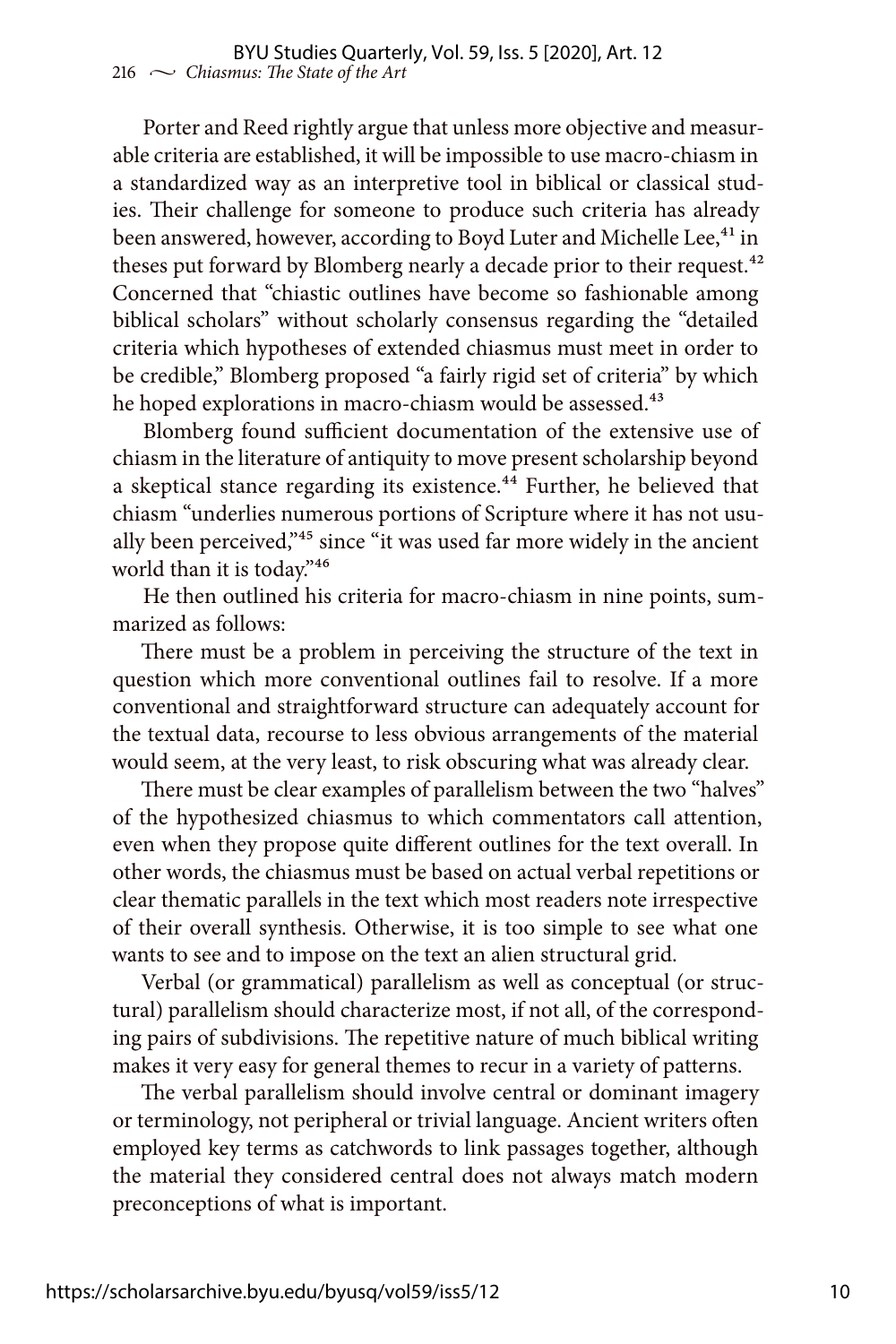Both the verbal and conceptual parallelisms should use words and ideas not regularly found elsewhere within the proposed chiasmus. Most unpersuasive proposals fail to meet this criterion; while the pairings suggested may be plausible, a little ingenuity can demonstrate equally close parallelism between numerous other pairs of passages which do not support a chiastic whole.

Multiple sets of correspondences between passages opposite each other in the chiasmus as well as multiple members of the chiasmus itself are desirable. A simple ABA′ or ABB′A′ pattern is so common to so many different forms of rhetoric that it usually yields few startlingly profound insights. Three or four members repeated in inverse sequence may be more significant. Five or more elements paired in sequence usually resist explanations which invoke subconscious or accidental processes.

The outline should divide the text at natural breaks which would be agreed upon even by those proposing very different structures to account for the whole. If a proposed chiasmus frequently violates the natural "paragraphing" of the text which would otherwise emerge, then the proposal becomes less probable.

The center of the chiasm, which forms its climax, should be a passage worthy of that position in light of its theological or ethical significance. If its theme were in some way repeated in the first and last passages of the text, as is typical in chiasmus, the proposal would become that much more plausible.

Finally, ruptures in the outline should be avoided if at all possible. Having to argue that one or more of the members of the reverse part of the structure have been shifted from their corresponding locations in the forward sequence substantially weakens the hypothesis; in postulating chiasmus, exceptions disprove the rule!<sup>47</sup>

Blomberg's criteria for macro-chiasm show great care and insight. They retain the emphasis on strong parallelism and reflexivity present in Thomson's criteria for micro-chiasm as well as the emphasis on the heightened significance of the central element and the clear limits of the chiastic passage. At the same time, they recognize the possibility of "conceptual (or structural)" parallelism (criterion #4) which is an essential element of macro-chiasms, stretching beyond the simple verbal reflexivity and parallelism of micro-chiasms.

Blomberg, in fact, shows how these criteria function in an assessment of 2 Corinthians 1:12–7:16. He outlines the passage chiastically in the following manner: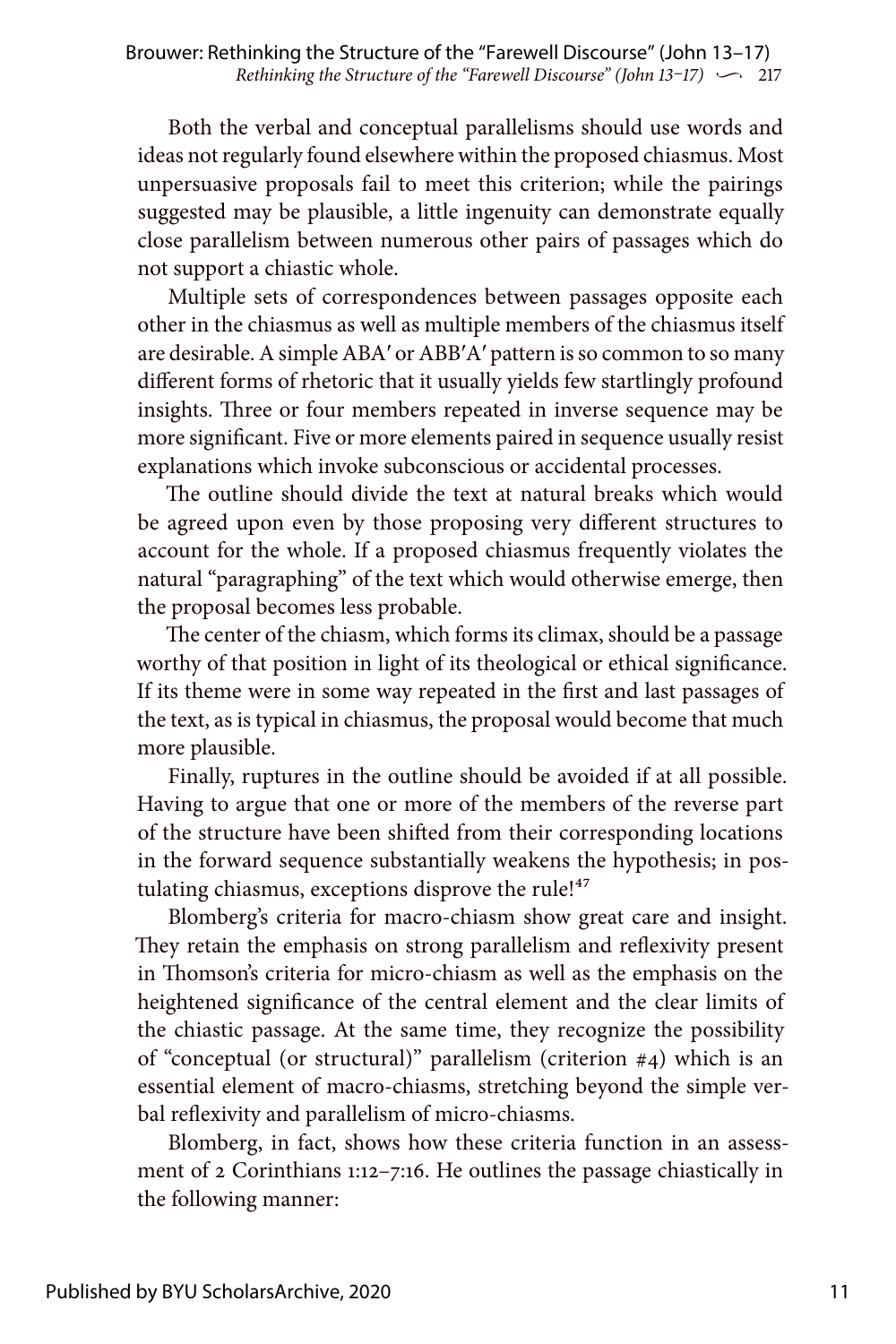#### 218  $\sim$  *Chiasmus: The State of the Art* BYU Studies Quarterly, Vol. 59, Iss. 5 [2020], Art. 12

- A 1:12–22 the Corinthians can rightfully boast in Paul
	- B 1:23–2:13 grief and comfort over the painful letter; hope for forgiving the offender
		- C 2:12–13 looking for Titus in Macedonia
			- D 2:14–4:6 a series of contrasts—belief vs. unbelief, centered on Christians as the letters of the living God, in glory being transformed into his image
				- E 4:7–5:10 surviving and triumphing despite every hardship
					- F 5:11–21 the theological climax: the ministry of reconciliation
				- E′ 6:1–10 surviving and triumphing despite every hardship
			- D' 6:11-7:4 a series of contrasts—belief vs. unbelief, centered on Christians as the temple of the living God, in light being transformed into his holiness
		- C′ 7:5–7 finding Titus in Macedonia
	- B′ 7:8–13a grief and comfort over the painful letter; joy after forgiving the offender
- A' 7:13b-16 Paul can rightfully boast in the Corinthians<sup>48</sup>

A review of this literary development in light of his nine criteria for the assessment of macro-chiasm shows all points are met. He also reviews briefly a number of other supposed chiastic analyses of other passages which conform to all, some, or a few of these criteria and thus show varying degrees of success or failure in providing beneficial interpretations.49 Porter and Reed agree that Blomberg's criteria "improve upon" Clark's six-point revision of Lund's "laws,"<sup>50</sup> and they find Blomberg's first criterion "particularly relevant."51 Yet they retain an overall skeptical stance against any assessment of macro-chiasm in biblical literature.<sup>52</sup> Porter and Reed see a "conflict" between the first criterion and the common concerns of criteria 2 and 6. They assume that no scholar could acknowledge parallel developments in a passage and then not provide some satisfactory structure for organizing the materials of the whole.<sup>53</sup> That, of course, has not been the case in a number of New Testament passages, most notably the book of James, where much effort has been made to ascertain a meaningful structure for the commonly perceived repetitive and parallel elements, usually with inconclusive results.<sup>54</sup>

Further, when responding to Blomberg's seventh and ninth criteria (requiring any chiastic interpretation of a text to follow natural literary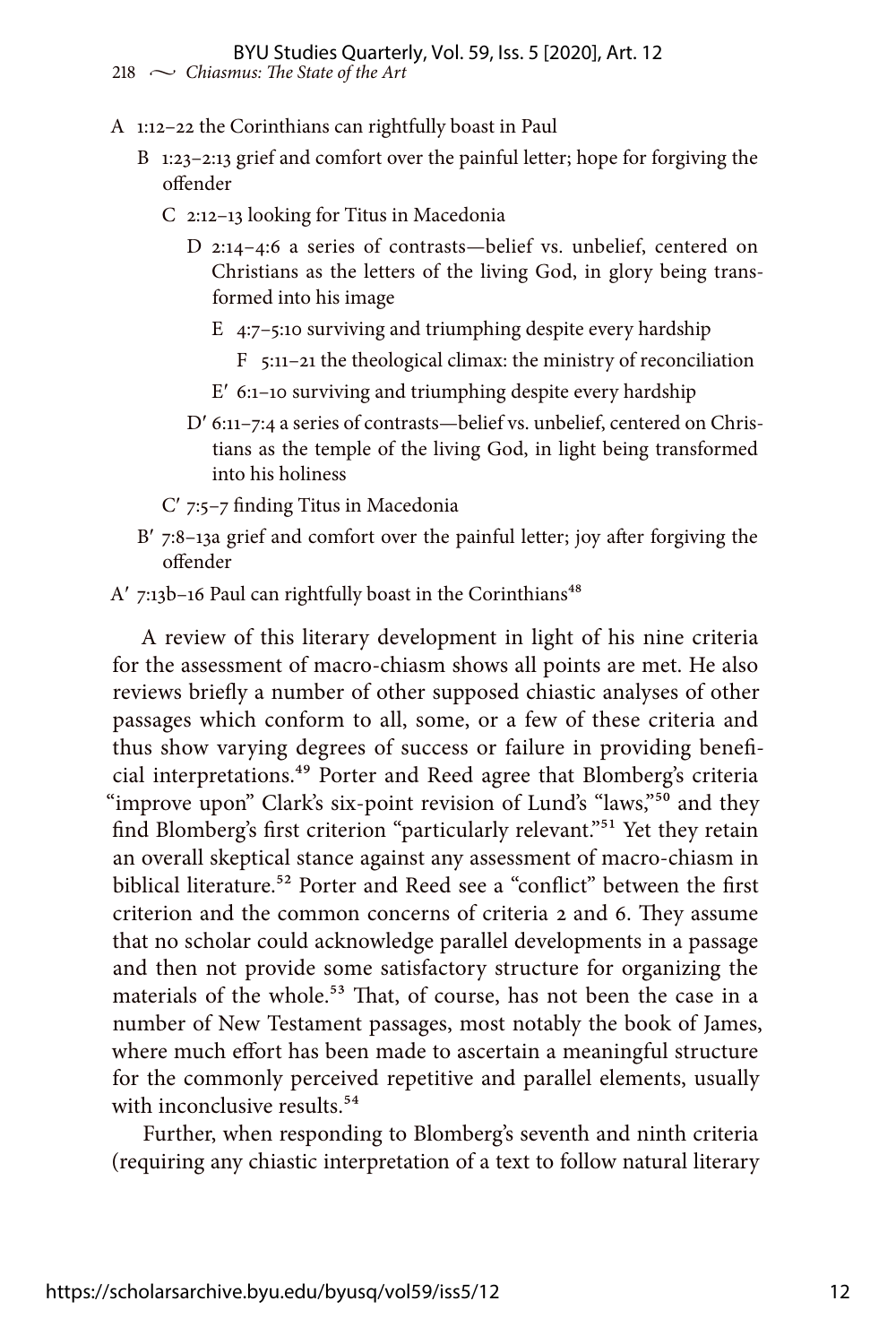breaks), Porter and Reed assume that if the breaks in a text are natural, this fact necessarily means that chiastic interpretation is not necessary.<sup>55</sup> As Blomberg has demonstrated in his review of the issues surrounding the interpretation of  $2$  Corinthians  $1-\overline{7}$ , this is simply not the case: although "every division in the proposed chiasmus appears as a major or minor break in the Nestle-Aland Greek NT and is supported by various commentaries,"56 no other analysis of textual development has proven widely agreeable. It is, in fact, because "Paul's logic contains regular transitional paragraphs which can easily be taken as either concluding a previous thought or beginning a new thought" that no suitable linear understanding of the passage has emerged.<sup>57</sup> Similarly, common recognition of literary shifts in the Johannine farewell discourse has not brought a common sense of structure and has, for some, suggested an investigation into chiastic ordering of these passages.

Blomberg's criteria for assessing macro-chiasm appear to provide a reasonable and thorough measure by which to determine the possible existence and scope of chiastic paralleling in biblical and other texts. To date, there are no assessment criteria that exceed Blomberg's in either specificity or cohesiveness. Some, like Porter and Reed or Thomson, might argue with Blomberg that chiasm exists only on the micro level of twelve to fifteen lines at maximum and want to limit chiastic reflexive parallelism only to exact verbal or grammatical repetitions. If, however, as many others allow, chiastic reflexivity can also occur on a macro level of paralleled concepts and structures in narrative development, Blomberg's criteria are specific enough to guard against the excesses of those who would impose such outlines on the text rather than read them from the actual content of each passage.

It is thus fair to say that macro- as well as micro-chiasm is evident at various places throughout the literature of the Hebrew Bible and the New Testament. Further, it appears that Thomson's criteria and method for locating and analyzing chiastic development on the micro-chiastic level are a beneficial refinement of Lund's initial "laws" regarding chiasm. Finally, Blomberg's criteria for the assessment of macro-chiasm have proved beneficial. They should serve well as tools to determine the validity of the thesis explored in the next section that the farewell discourse in John 13–17 can be read chiastically and that, when interpreted from that development, there is provided a new and important step in the continuing analysis of the passage.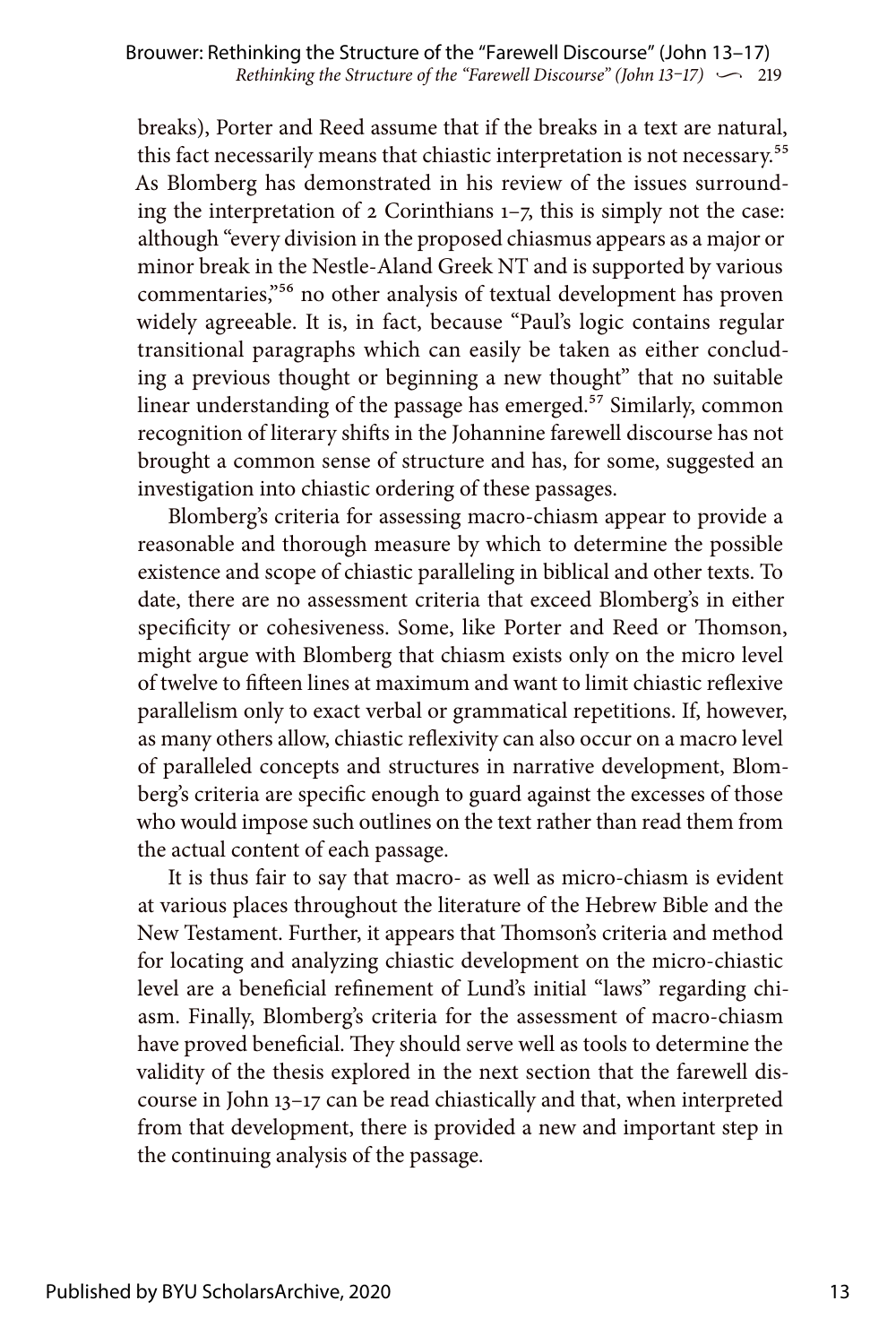## **Looking for Reflexive Parallelism**

As noted, Thomson suggested that the first clue to chiasm in a passage is repetition and the second clue is the presence of a central element of heightened significance that calls attention to the reflexive mirroring of words and themes in the other elements of the passage across the midpoint of the text. In reading the development of John 13–17 as an unfolding narrative "plot," the following movements emerge:<sup>58</sup> Jesus had announced, in 12:23ff, that his "hour" had come and that this hour would bring his death. As chapter 13 opens, it appears that Jesus is about to explain how this "hour" will affect his disciples (13:1). The process of setting in motion the execution apparatus is announced (13:2) but sidelined temporarily (until verse 18ff). The first major scene portrays Jesus washing the disciples' feet (13:3–17). Because of the dialogue between Peter and Jesus (13:6–10), the impact of the scene appears to be that of the disciples gaining and retaining a spiritual connection with Jesus (13:8—"share [μέρος] with me"). This also appears to be the case because, as the conversation continues and Judas is identified as the betrayer (13:18–30), the narrator explains that "Satan entered into [Judas]" (13:27), with the result that Judas separates himself from Jesus and whatever glory there might be surrounding Jesus in this special hour, opting instead to go out into the night [νύξ] (13:30).

Now the "hour" apparently begins, and Jesus announces it with a summary statement regarding glorification, his leaving, and the command to love (13:35). These are rolled into one another with such continuity that they appear to be a single great declaration.

There is a brief period of dialogue with Peter  $(13:36-37)$ , Thomas (14:5), Philip (14:8), and Judas (14:22) interacting with Jesus, raising questions in response to his statements. Peter has previously spoken to Jesus in both the foot-washing episode (13:6–9) and in the conversation in which Judas is identified as the betrayer (13:24–25). Peter seems to have a bold and assertive relationship with Jesus that prompts him to react quickly to Jesus' actions and statements. After 13:36, however, the dialogue appears to be more roundtable, with different disciples entering the dialogue at various points. Thus, it appears at this point that the tone of the narrative shifts from action to a more formal expression of conversation and discourse.

Even though Peter asks Jesus where he is going (13:36), the focus turns immediately (and rather unexpectedly) to Peter's denial of Jesus (13:37–38). The suddenness with which that topic enters the conversation at that particular point stands out. There was nothing in the context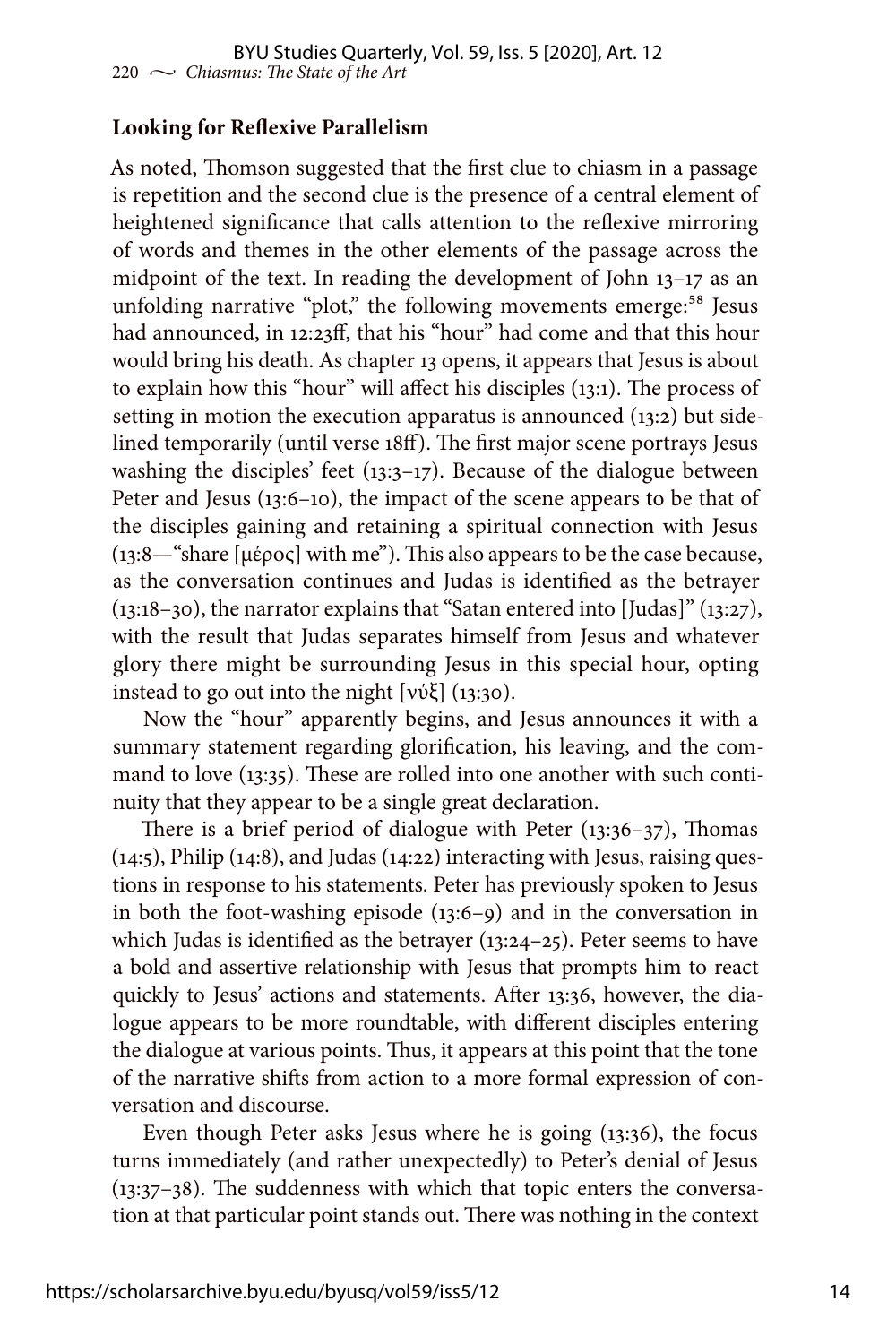to prod Jesus' challenging response to Peter. For some reason, the intervening verses (13:37–38) seem to move the dialogue somewhat abruptly in a different direction.

Chapter 14:1–14 unfolds with a fairly consistent movement. Jesus is going away to his Father's house  $(14:2-3)$  to take up his residence and prepare residences for the disciples. They will be able to travel the road to the Father's house, provided they attach themselves to Jesus (14:6). The unique connection between Jesus and his Father is further explained in 14:8–14, yet Jesus indicates that the disciples are also able to enter into this special relationship (14:11–14).

A new theme develops in 14:15. It is related to the previous section in terms of a call for the connectedness of the disciples with Jesus and through him with the Father. Yet, now the nature of that connectedness is spelled out as a ministry of the παράκλητος ("Advocate") (14:16) who is identified as the "Spirit of truth" (14:17). It is in this context that the connection between Father, Jesus, and disciples is confirmed and nurtured (14:18–24), leading back to a specific identification of the ministry of the "Advocate" again in 14:26. But the Advocate disappears from the scene until 15:26, and Jesus develops these themes no further until then.

Now the tone changes again. Rather than focusing on the relationship between Jesus, the Father, and the disciples, nurtured by the Advocate, Jesus speaks about his peace giving the disciples fortitude in the troubling times that will follow his departure. The language of 14:27 mirrors that of 14:1, the first time in the discourse that a specific repetition is apparent. There does not, however, appear to be a broader repetition of ideas or themes at this moment. Jesus instead continues the new theme of the peace that his disciples will receive through this knowledge, even in the context of a troubling situation.

The last phrase of 14:31 is enigmatic. Jesus suddenly says, "Rise, let us be on our way." Yet no movement appears to take place, and chapter 15 marches on into a clearly different, though related, element of discourse. It is apparent that the unifying theme of the first eight verses is Jesus' teaching about the vine and branches. At the heart of his monologue is a call and challenge for the disciples to "abide in me" [μείνατε ἐν ἐμοί] (15:4, 5, 6, 7), repeated in some form at least eight times.

At 15:9, there is a moment of indecisive apprehension for the reader. The Greek term καθώς ("As") sometimes signals the start of a new thought development. Yet there are three more references to "abide in" in 15:9–10, and these appear to wed the ideas of these verses very closely to the theme of 15:1–8. 15:11 seems to finish the thought begun in the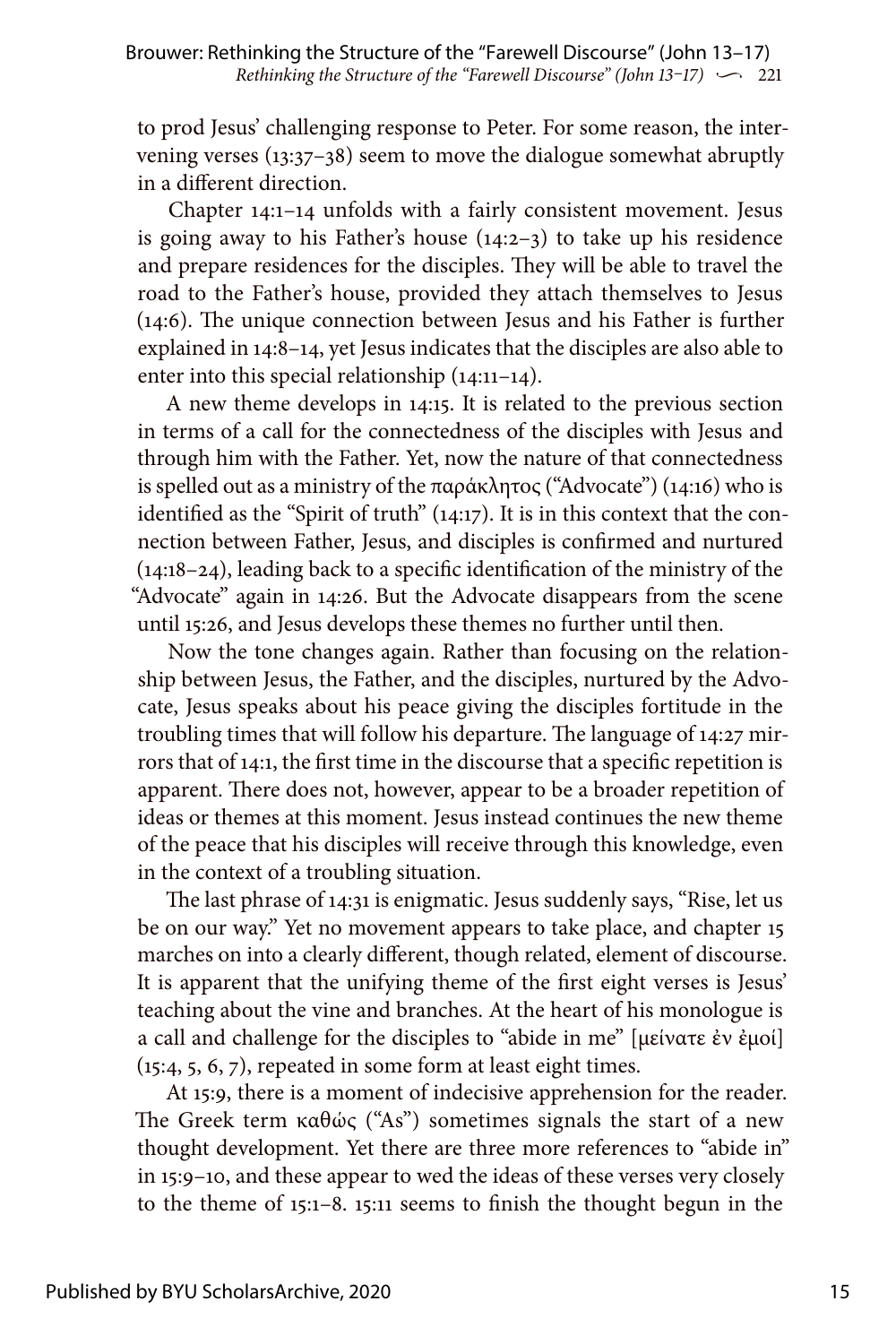previous verses because of the reference to Jesus' joy being in the disciples [ἐν ϋμίν], which appears to imply again the "abiding in" continuity.

With 15:12 we have a clear reiteration of 13:34. Not only that, but 15:17 repeats the mutual love command once again. The intervening verses pick up the theme of masters and servants first expressed in 13:16 and the exhortation to bear fruit from 15:1–8. They also reflect the commissioning theses of 13:31–33. The dominant theme of 15:12–17 seems to be an intentional repetition of the major ideas of 13:31–33.

As we move into 15:18ff, parallels with and repetitions of things stated earlier leap out with great constancy. 15:18–25 picks up the contrast between the power and attitude of the "world" [ό κόσμος] that appears prominent in 14:27–31. Similarly, 15:26–27 appears to be a reiteration of the words and ideas of 14:25–26. Suddenly it seems as if we are backing our way along the course recently travelled. 16:1–4a continues the themes of 15:26–27, giving substance to them in the specific situation of excommunication from synagogues. 16:4a ties 15:26–16:4a together as a package and again brings thoughts of repetition from 15:25.

Jesus' statement in 16:5 that "none of you asks me, 'Where are you going?'" reminds us immediately of Peter's question to that effect back in 13:36. Yet the theme of 16:4b–15 is largely parallel to that of 14:15– 24 where Jesus promises to send the παράκλητος ("Advocate") who strengthens those who know Jesus and the Father but works in opposition to whatever belongs to "the world."

16:16–28 brings back Jesus' talk of leaving "in a little while" and the comfort to be provided by the Father that was first presented in 14:1–14. In fact, just as at the center of the earlier passage where Thomas and Philip bring questions about the meaning of Jesus' words, so also at the center of this section the disciples as a group are given to questioning. The section ends similarly to the manner in which 14:1 began, with a straightforward declaration by Jesus that he is returning to the Father.

Then, when it seems as if clarity in all things has arrived (16:29) and the disciples are affirming confidence in the teachings Jesus has spoken, the dark shadows of 13:36–38 return. There, Jesus declared solidarity with the disciples in the trauma of the times ahead, and Jesus returned a prophecy of denial; here in 16:29–33, after the disciples together speak declarations of great faith, Jesus foretells their communal desertion from him.

As chapter 17 opens, Jesus takes command of the group in a way that is reminiscent of the beginning of chapter 13. Not only that, but Jesus repeats the line from 13:1 which declares that "the hour has come" (17:1).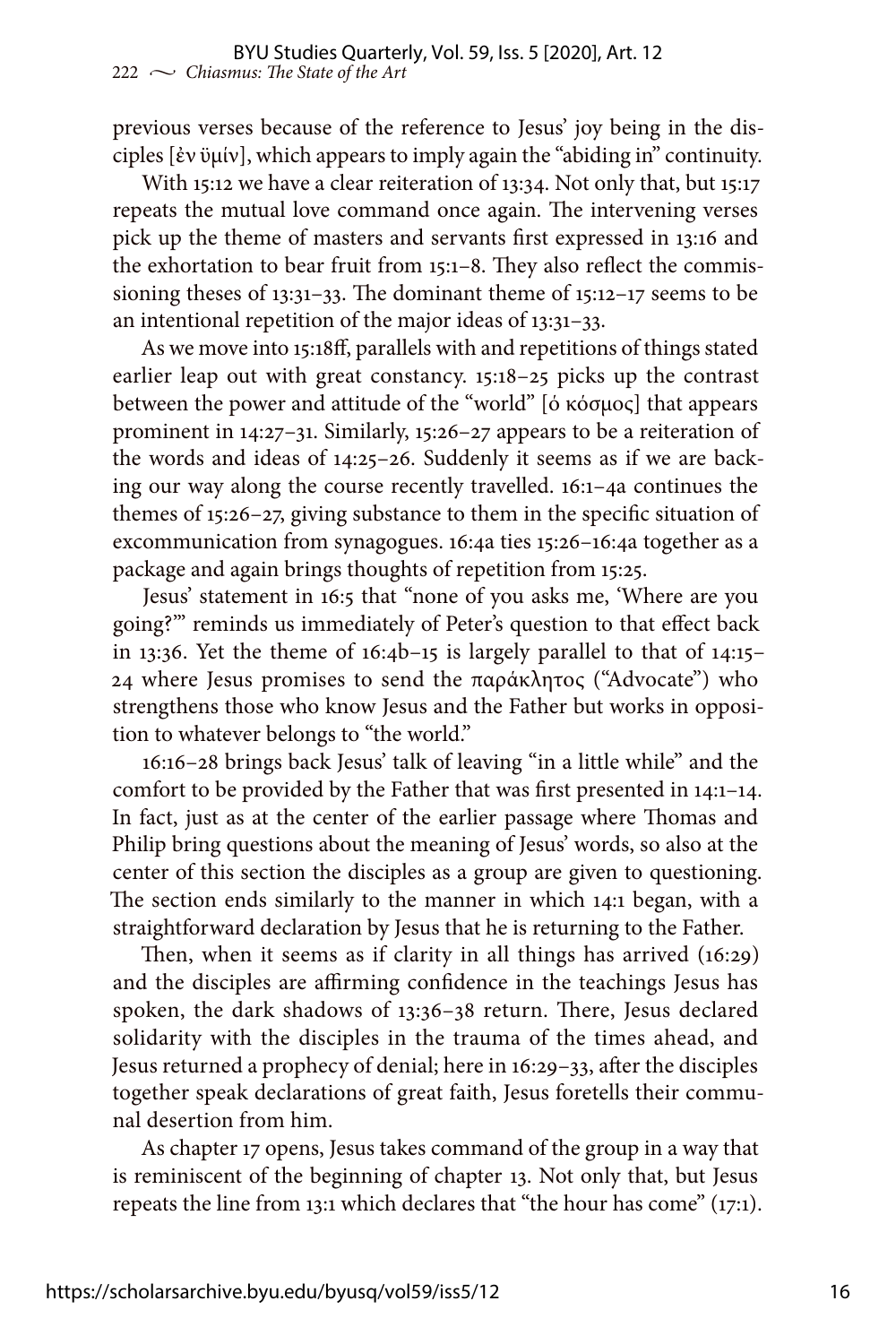In 13:3 the evangelist tells us that Jesus knew "that the Father had given all things into his hands." In 17:2 Jesus declares, in his prayer, that the Father "has given him authority over all people." Then, in parallel to the foot-washing episode in chapter 13, Jesus now announces in chapter 17 that he has prepared the disciples to belong to the Father. Further, he declares that all of them have, in fact, become one with the Father and Jesus "except the one destined to be lost" (17:12). This note about a contrary disciple who does not remain close to Jesus is located, in the flow of the prayer, in a position virtually identical to Jesus' declaration during the foot-washing ceremony that "not all of you are clean" (13:11).

As Jesus concludes his prayer in 17:21–24, he makes reference to the shared glory of the Father and himself, repeating again the theme (and almost the wording) of 13:31–33. The culmination of the prayer is a definitive declaration that shared love will become the norm (17:25–26). These words repeat, in fulfilled form, the injunction of the new commandment stated in 15:12–17 and earlier in 13:34–35.

# **Weighing the Evidence**

From this reading of the farewell discourse, the first stage of Thomson's investigation is met. There is, indeed, repetition of terms and ideas that balance themselves in somewhat equivalent measure on either side of a pivotal center. In broad outline, the following repetitious elements are most noticeable in John 13–17:

Jesus is about to leave the disciples and go to the Father (13:1, 3, 33, 36; 14:2–4, 12, 28–29; 16:5–7, 16, 28).

Jesus will be betrayed by Judas (13:2, 11, 18, 21–30), disowned by Peter (13:38), and deserted by the Eleven (16:32).

The disciples are chosen by Jesus (13:18; 15:19).

Jesus issues the "new commandment" to love each other (13:34–35; 15:12–17).

"Asking" and "receiving" are encouraged (14:13–14; 16:23–24, 26).

- "Obedience" to Jesus' "commands" is the sign of "love" for him (14:15, 21, 23–24; 15:9–10).
- Jesus promises the coming of the παράκλητος ("Advocate") to "testify" in and through the disciples (14:16–18, 26; 15:26–27; 16:7–11, 12–15).

Jesus declares his "peace" upon the disciples (14:1, 27; 16:33).

Jesus promises "joy" (15:11; 16:20–22).

Jesus foretells the "hatred" of the world (15:18–25; 16:1–4).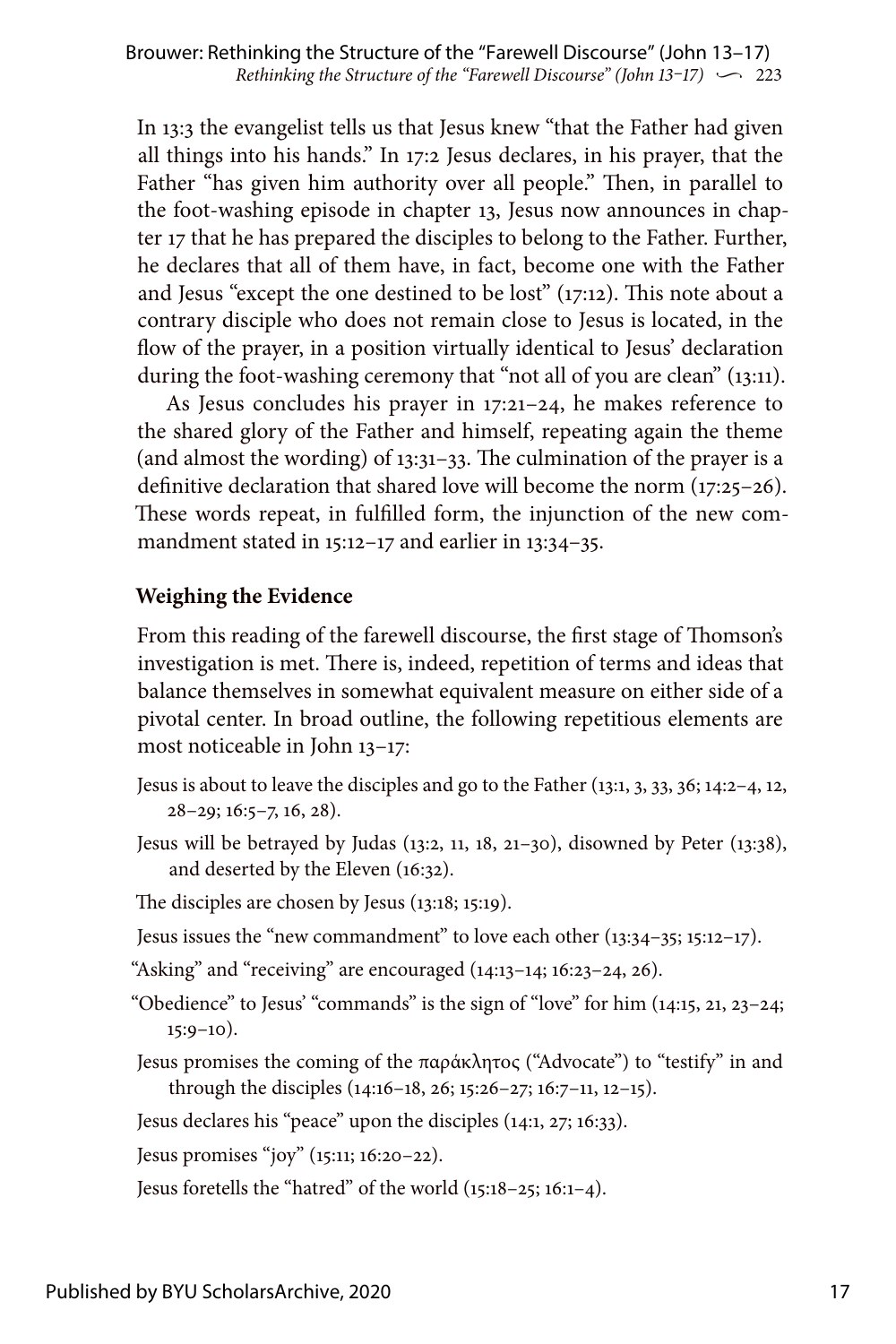Clearly, there is sufficient repetition of words and ideas in the Johannine farewell discourse to suggest the possibility of chiastic reflexivity. Virtually all who read John 13-17 take note of these obvious repetitions.<sup>59</sup>

The second stage of chiastic investigation, according to Thomson, calls for a closer look at the correspondence between parallel repetitive sections and the manner in which the movement of thought in the elements relates to the conceptual development of the whole. Based on the movement of plot in the discourse, an initial broad understanding of the reflexive movement would look something like this:

- A Symbolic Union with Jesus (13:1–35)—an act of sanctification (foot washing)
	- B Themes of Leaving, Denial, Trouble and Comfort (13:36–14:31) C Life Connections (15:1–17)
	- B<sub>1</sub> Themes of Trouble, Comfort, Leaving and Denial (15:18-16:33)
- A<sub>1</sub> Symbolic Union with Jesus (17:1-26)—an act of sanctification (prayer)

Indeed, those who look for elements of parallelism that may be read chiastically in the Johannine farewell discourse begin here.<sup>60</sup> Yet while the simplicity and thematic clarity of the above chiastic reading has inherent integrity, it is too brief to deal with the larger complexity of the two major discourse sections, 13:35–14:31 and 15:18–16:33.

# **John 13–17 as Macro-Chiasm**

The chiastic reading of John 13–17 presented in this study results in an interpretation of the farewell discourse that addresses a number of important issues in Fourth Gospel studies. It offers, for instance, an intelligible role for the repeated "love command," showing it to be part of the chiastic framing and centering of the discourse as a whole. Furthermore, it highlights the significance of the vine and branches teaching in 15:1–17, allowing it to stand prominently as the turning point around which the discourse is built and using its metaphor as the guiding principle by which the rest of the teachings of the discourse hold together.<sup>61</sup> Finally, it balances the introductory narrative—shaped by its expression of union with Jesus at entrance into the hour of glory—with the concluding prayer, where, once again, union with Jesus is shown to take place in the experience of the hour of glory.<sup>62</sup>

Indeed, this approach has potential for bringing together some of the best understandings developed by the otherwise-divergent synchronic and diachronic readings of John 13–17. Each of those readings is based on a linear movement of either the text or some perceived psychological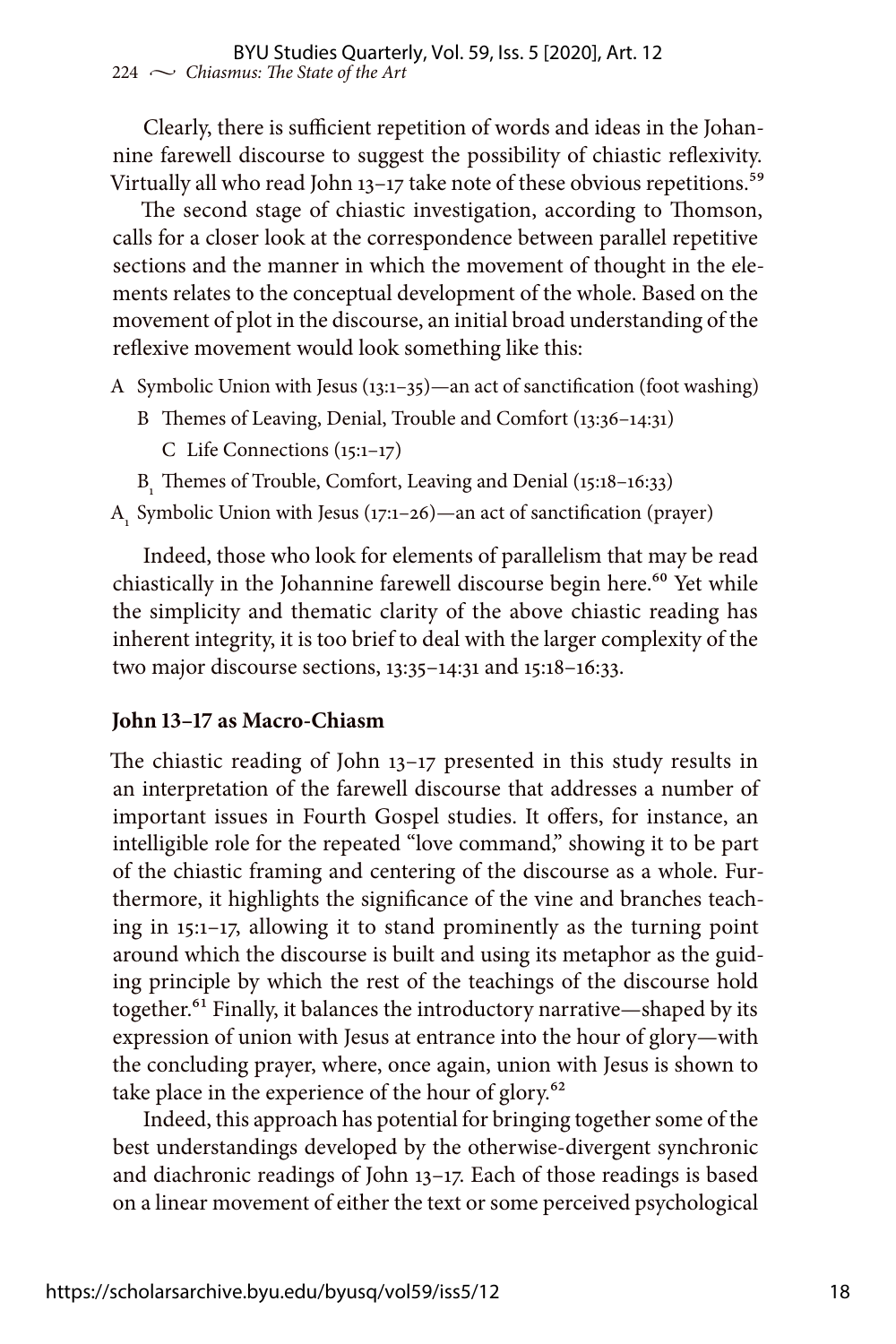development behind the text. The synchronic readings too quickly dismiss the disjunctures of the passage at its literary level as if these do not matter much. The diachronic readings, on the other hand, cannot seem to find a comprehensive understanding of the text as its stands, focusing instead upon the meaning of portions of the discourse and their presumed history.

If, however, the sections of the discourse as they have been collected and edited in the final redaction hold together in a chiastic reading, the disjunctions take on new significance. The strange ending of chapter 14 can be recognized as both a lingering indication of redactive editing as well as a signal announcing the move from one section to the next, perhaps even hinting at some of the multiple levels of meaning Thomas Brodie suggested, particularly with reference to the crowning apex of chiastic design that follows in the vine and branches teaching of  $15:1-17.63$  The repetitious elements of the discourse begin to make sense as parallel teachings on common themes. The character of the vine and branches teaching becomes more obvious in its role as the chiastic pivot, shaping the flow of meaning for the discourse as a whole. Jesus' ministry is one that incorporates the disciples into the glory he shares with the Father. He creates the context in which they will abide in him (13:1–35; 17:1–26), producing a community of mutual love. If they should fail to abide in him, life becomes very dark (13:36–38; 16:29–33). Therefore, in view of Jesus' imminent departure, abiding in Jesus takes on eschatological overtones (14:1–14; 16:16–28). The παράκλητος ("Advocate") becomes the spiritual link by which the disciples are able to abide in a physically absent Jesus (14:15–26; 16:4b–15), and threats to disrupting this linkage create a challenging context for living faithfully (14:27–31; 15:18–16:4a).

This chiastic reading of the discourse goes beyond previous approaches to John 13–17 in several ways. First, it shows the significance of the central teaching of the vine and branches as the focus of the passage rather than just a thematic turn along the way. In the other readings of the discourse, emphasis is often placed upon the meal (e.g., Brown, Schnackenburg), on the discourse as a farewell (e.g., Segovia, Brodie), or even upon the history of the community in which the discourse is transmitted (e.g., Painter).

Second, the prominent sections that begin (the outward union of the disciples with Jesus through the washing in the foot-washing scene) and end (the inner union of the disciples with Jesus through the sanctification offered in his prayer) the discourse are understood as parallel explications of the central theme: "Abide in me!" The discourse holds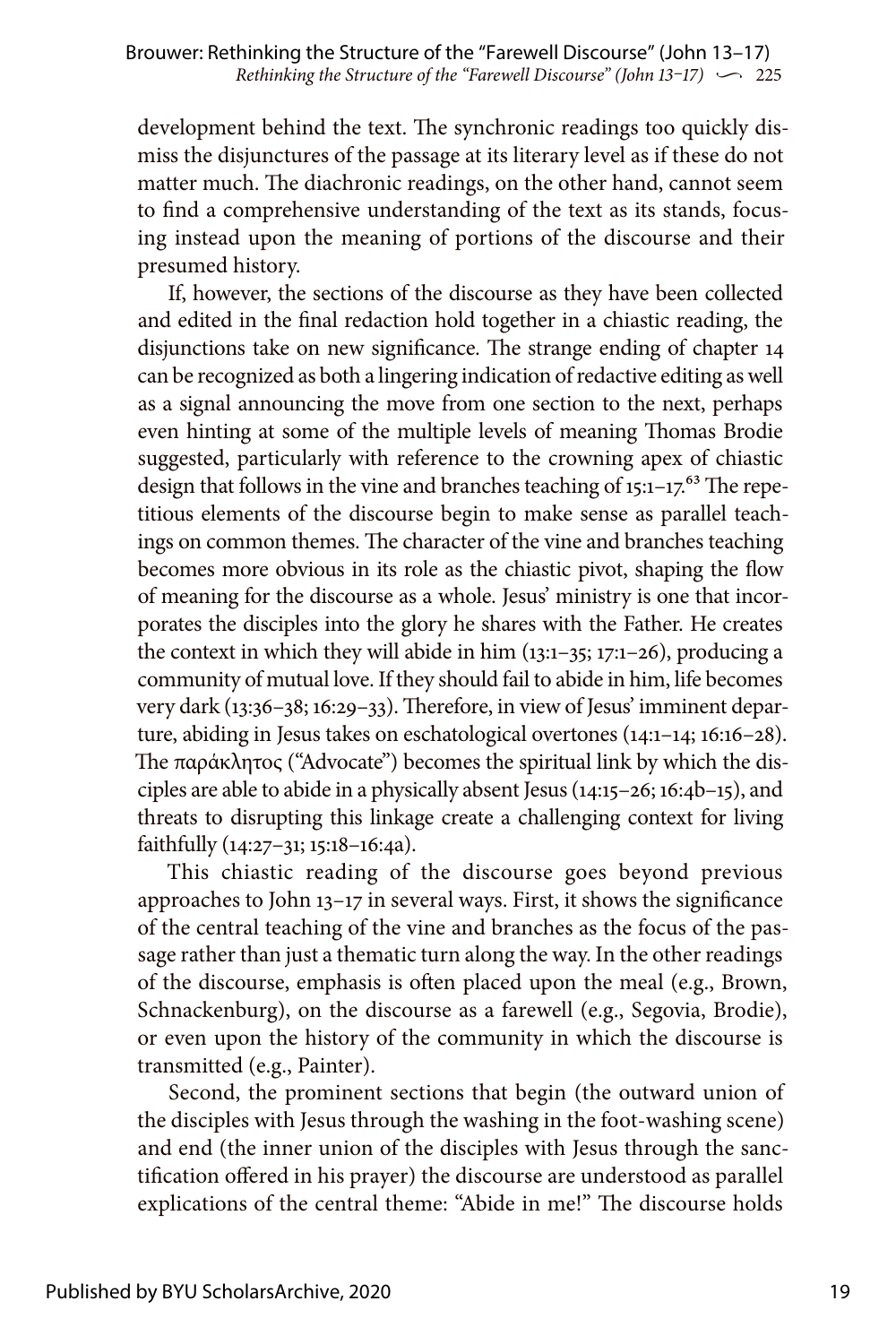together in this reading, and the foot-washing scene is directly linked to the theology of the passage. Similarly, the prayer in chapter 17 is neither the climax nor the summary of the discourses. Instead, it functions to conclude the discourses as a sort of reflection on the footwashing scene, confirming the intimate connection between Jesus and his disciples.

Third, the otherwise cumbersome repetition of themes, from the small references focusing on denial to the larger investigations of the work of the Spirit, would be understood in this reading as a means by which the flow of the discourse in its entirety would be shepherded along a meaningful movement of ascending and descending paired stairs, bringing the reader up toward or down from the central thrust of the whole.

In this manner, a chiastic reading of the Johannine farewell discourse provides new insight. If the text of the Fourth Gospel as it has come to us, with the farewell discourse developed in its present formation, is a finished product designed to convey meaning and significance related to the person and teachings of Jesus, the chiastic reading of John 13–17 presented here offers an interpretive approach that can provide a new way in which to bring together the insights provided by both the diachronic and synchronic readings of the text. Moreover, it encourages recognition that the multiple sections of the farewell discourse reflect each other and build upon one another in a manner that allows the whole to become more than the sum of its parts.<sup>64</sup>

### *Notes*

1. Chiasm is the term used to describe the literary flow of a passage in which each element of the first half of the poem, story, or discourse is mirrored in a similar element in the second half, inverted in order. Most often, though not always, a center element

Wayne Brouwer is professor of religion at Hope College in Holland, Michigan, and an adjunct professor of theology and ministry at Western Theological Seminary. He has authored more than eight hundred journal articles and has written a dozen books, including *The Literary Development of John 13–17: A Chiastic Reading* (SBL Press, 2000). In 2018, Brouwer published several articles on chiasm: "Understanding Chiasm and Assessing Macro-Chiasm as a Tool of Biblical Interpretation," (*Calvin Theological Journal*) and "The Chiastic Structure of the Farewell Discourse in the Fourth Gospel, Part 1," as well as "The Chiastic Structure of the Farewell Discourse in the Fourth Gospel, Part 2" (*Bibliotheca Sacra*)*.*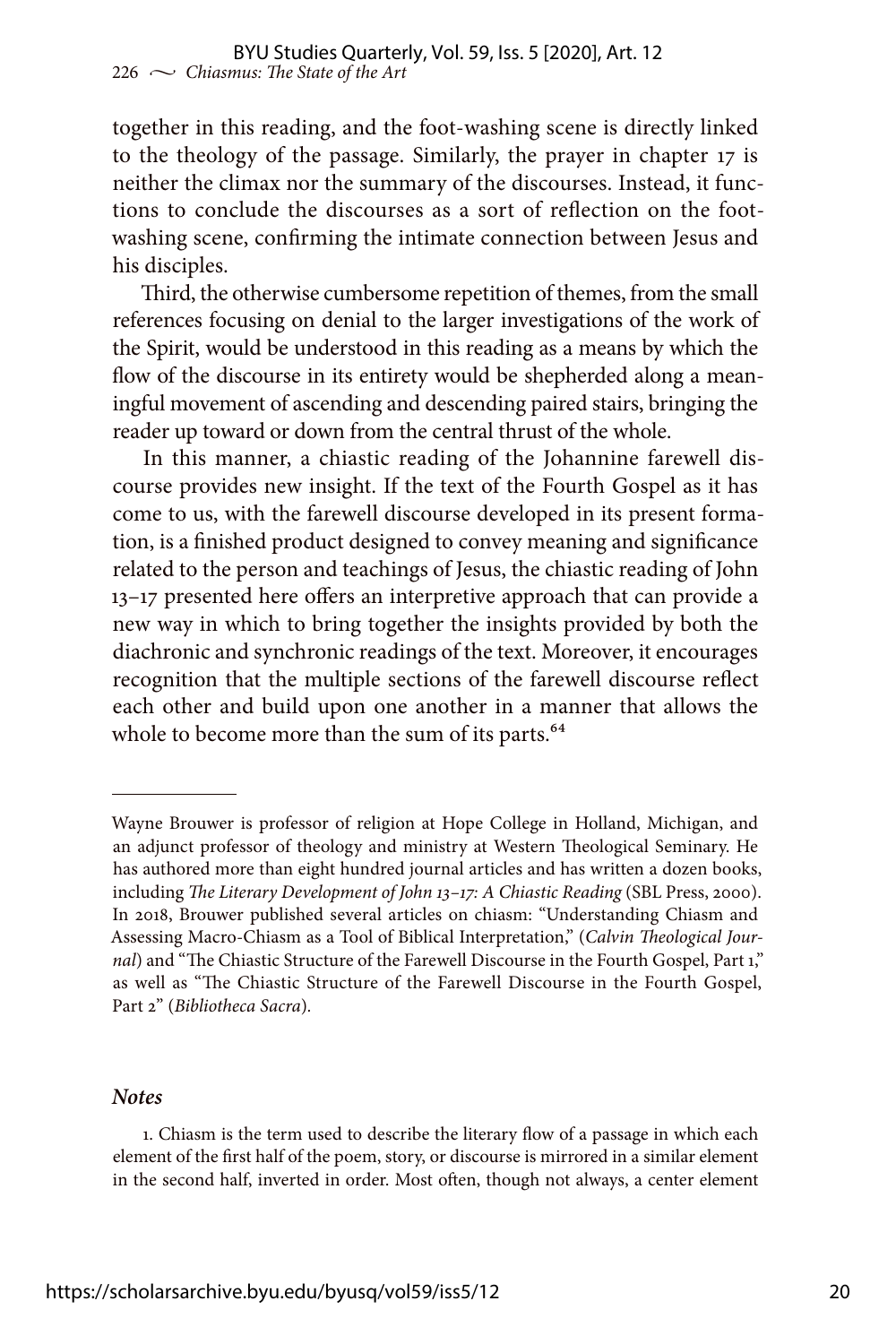will be unparalleled, and it will carry a unique statement of the most significant idea intended by the author.

2. Nils W. Lund, "The Presence of Chiasmus in the Old Testament," *AJSL* 46 (January 1930): 104–26; "The Presence of Chiasmus in the New Testament," *JR* 10 (January 1930): 74–93; "The Influence of Chiasmus upon the Structure of the Gospels," *ATR* 13 (1931): 27–48; "The Influence of Chiasmus upon the Structure of the Gospel according to Matthew," *ATR* 13 (1931): 405-33; "The Literary Structure of Paul's Hymn to Love," *JBL* 50, no. 4 (1931): 266–76; "Chiasmus in the Psalms," *AJSL* 49 (July 1933): 281–312; H. H. Walker and N. W. Lund, "The Literary Structure of the Book of Habakkuk," *JBL* 53 (December 1934): 355–70.

3. Nils W. Lund, *Chiasmus in the New Testament: A Study in the Formgeschichte* (Chapel Hill: University of North Carolina Press, 1942).

4. Lund, *Chiasmus in the New Testament,* 28.

5. Lund, *Chiasmus in the New Testament,* 28–29.

6. Lund, "Influence of Chiasmus upon the Structure of the Gospels," 27–48.

7. Cf. R. Alan Culpepper, "The Pivot of John's Prologue," *NTS* 27 (October 1981): 1–31; Jeff Staley, "The Structure of John's Prologue: Its Implications for the Gospel's Narrative Structure," *CBQ* 48 (April 1986): 241–64.

8. Lund, *Chiasmus in the New Testament,* 40–41, emphasis in original.

9. In a review of Lund's book in *JTS,* "Reviews," s.v. "Chiasmus in the New Testament, a Study in Formgeschichte, by Nils Wilhelm Lund," 45 (January 1944): 82, T. W. Manson suggested that the term "law" is excessive.

10. Ian H. Thomson, *Chiasmus in the Pauline Letters* (JSNTSup 3; Sheffield: Sheffield Academic Press, 1995), 213–19.

11. Cf. Culpepper, "Pivot of John's Prologue," 6–7.

12. Cf. Stanley E. Porter and Jeffrey T. Reed, "Philippians as a Macro-Chiasm and Its Exegetical Significance," *NTS* 44 (April 1998): 213–31.

13. Culpepper, "Pivot of John's Prologue," 6–7.

14. David J. Clark, "Criteria for Identifying Chiasm," *LB* 35 (September 1975): 63–72.

15. Clark, "Criteria for Identifying Chiasm," 63.

16. Clark, "Criteria for Identifying Chiasm," 66. See also Mark Allan Powell, *What Is Narrative Criticism?* (Minneapolis: Fortress, 1990), 32–34; Grant R. Osborne, *The Hermeneutical Spiral: A Comprehensive Introduction to Biblical Interpretation* (Downers Grove, IL: InterVarsity, 1991), 35–40.

17. Clark, "Criteria for Identifying Chiasm," 68–69.

18. Thomson, *Chiasmus in the Pauline Letters,* 27.

19. Lund, according to Thomson, lacks precision in his quest for chiasm by ignoring the obvious possibility of direct parallels between chiastic halves. It is at this point in his rewriting of Lund's criteria that Thomson is beginning to push in the direction of clearly articulated word and phrase parallels as necessary for chiastic design. In this, he rejects Lund's thematic parallelism and, with it, much of Clark's recommendation regarding the possibility of multidimensional layers of chiastic meaning.

20. John W. Welch, ed., *Chiasmus in Antiquity: Structure, Analysis, Exegesis* (Hildesheim: Gerstenberg, 1981), 13.

21. Thomson, *Chiasmus in the Pauline Letters,* 28.

22. Thomson, *Chiasmus in the Pauline Letters,* 29.

23. Thomson, *Chiasmus in the Pauline Letters,* 29.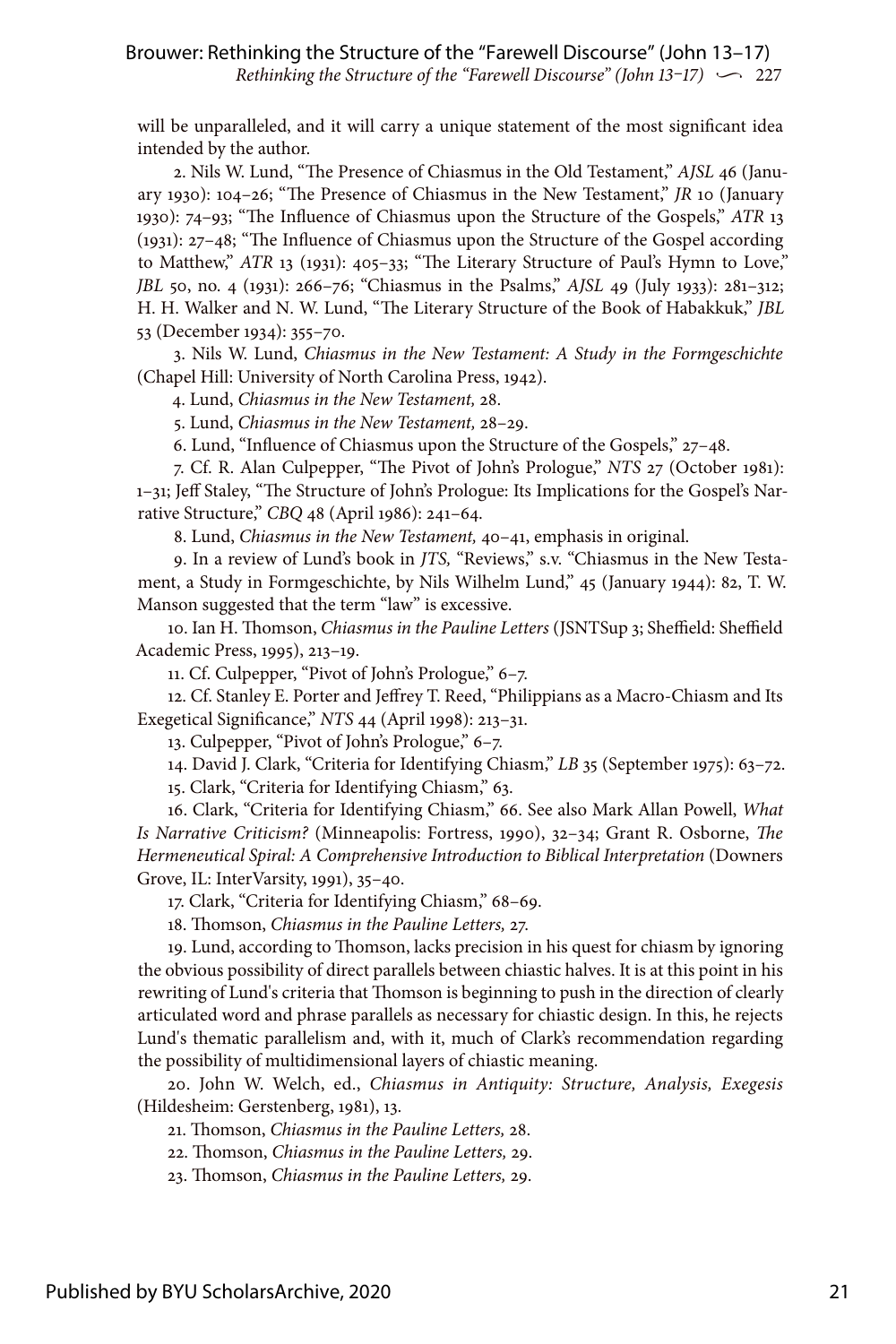24. These criteria, according to Thomson, *Chiasmus in the Pauline Letters,* rule out the more speculative ends to which chiasm has sometimes been pushed, such as "chiasmus by headings" without reference to the substance of the text itself (p. 30), the selective use of certain recurring words or thoughts while bypassing other instances of the same words or thought which simply do not fit the projected chiasm (p. 31), ignoring nonbalancing elements in a particular passage (pp.  $31-32$ ), and using chiasm as a quick answer in situations where other scholarship has failed to reach some degree of consensus in interpretation (p. 32).

25. Clark, "Criteria for Identifying Chiasm," 63.

26. Thomson, *Chiasmus in the Pauline Letters,* 33.

27. Thomson, *Chiasmus in the Pauline Letters,* 33.

28. Thomson, *Chiasmus in the Pauline Letters,* 27.

29. Thomson, *Chiasmus in the Pauline Letters,* 30–31.

30. Thomson, *Chiasmus in the Pauline Letters,* 30.

31. Thomson, *Chiasmus in the Pauline Letters,* 31.

32. Thomson, *Chiasmus in the Pauline Letters,* 29.

33. Cf. Anthony R. Ceresko, "The Chiastic Word Pattern in Hebrew," *CBQ* 38 (July 1976): 303–11; Anthony R. Ceresko, "The Function of Chiasmus in Hebrew Poetry," *CBQ* 40 (January 1978): 1–10; Angelico di Marco, "Der Chiasmus in der Bibel," *LB* 36 (1975): 21–79; 37 (1976): 49–68; 44 (1979): 3–70; John T. Willis, "The Juxtaposition of Synonymous and Chiastic Parallelism in Tricola in Old Testament Hebrew Psalm Poetry," *VT* 29 (October 1979): 465–80.

34. Cf. Peter F. Ellis, *Matthew: His Mind and His Message* (Collegeville, MN: Liturgical, 1974); Peter F. Ellis, *Seven Pauline Letters* (Collegeville, MN: Liturgical, 1982); Peter F. Ellis, *The Genius of John: A Composition-Critical Commentary on the Fourth Gospel*  (Collegeville, MN: Liturgical, 1984); M. Philip Scott, "Chiastic Structure: A Key to the Interpretation of Mark's Gospel," *BTB* 15, no. 1 (1985): 17–26; Charles H. Talbert, "Artistry and Theology: An Analysis of the Architecture of Jn 1,19–5,47," *CBQ* 32 (July 1970): 341–66; Welch, *Chiasmus in Antiquity.*

35. Thomson, *Chiasmus in the Pauline Letters,* 21. As evidence of this βουστοφηδόν, he notes extant manuscripts containing copies of Solon's Laws written in this fashion.

36. Thomson, *Chiasmus in the Pauline Letters,* 22.

37. Thomson, *Chiasmus in the Pauline Letters,* 22–24. Cf. H. l. Marrou, *A History of Education in Antiquity* (New York: Sheed and Ward, 1956); Augustine Stock, "Chiastic Awareness and Education in Antiquity," *BTB* 14, no. 1 (1984): 23–27.

38. Porter and Reed, "Philippians as a Macro-Chiasm," 221.

39. And with many who attempt chiastic interpretations based upon their methods. Cf., e.g., John Ashton, *Studying John*: *Approaches to the Fourth Gospel* (New York: Oxford University Press, 1994), 153.

40. Porter and Reed, "Philippians as a Macro-Chiasm," 218–19.

41. A. Boyd Luter and Michelle V. Lee, "Philippians as Chiasmus: Key to the Structure, Unity and Theme Questions," *NTS* 41 (January 1995): 89–101.

42. Craig Blomberg, "The Structure of 2 Corinthians 1–7," *CTR* 4, no. 1 (1989): 3–20. 43. Blomberg, "Structure of 2 Corinthians," 5.

44. Besides Welch, *Chiasmus in Antiquity,* Blomberg points to the "voluminous catalog" of Angelico di Marco, *II Chiasma nella Bibbia: Contributi di Stilistica Strutturale* (Torino: Marietti, 1980), in Blomberg, "Structure of 2 Corinthians," 5.

45. Blomberg, "Structure of 2 Corinthians," 5.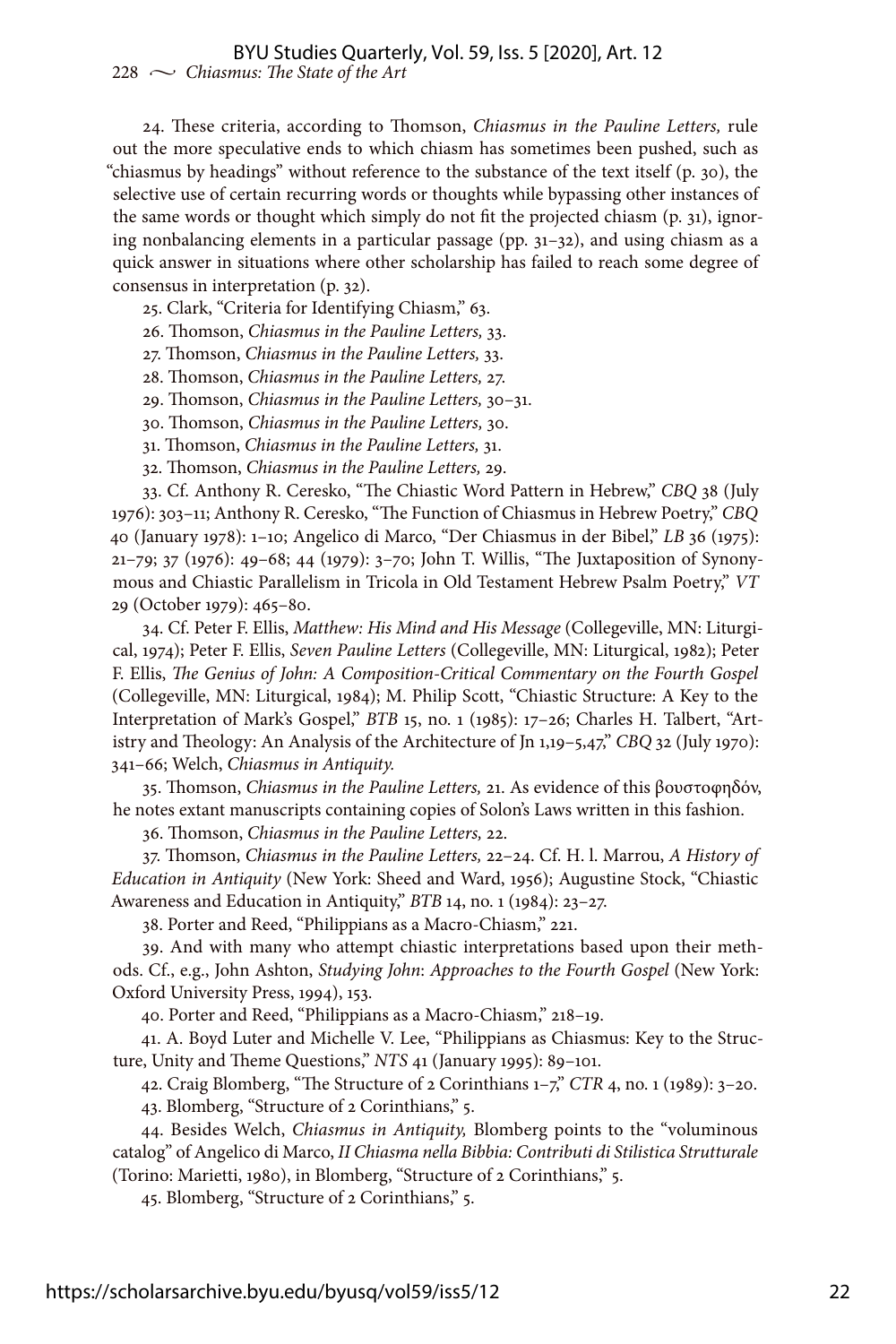#### *Rethinking the Structure of the "Farewell Discourse" (John 13-17)*  $\sim$  229 Brouwer: Rethinking the Structure of the "Farewell Discourse" (John 13–17)

46. Blomberg, "Structure of 2 Corinthians." Cf. Thomson, *Chiasmus in the Pauline Letters,* 36: "The fact that modern readers of New Testament Greek may struggle to identify a chiastic structure may say more about the modern cast of mind than about the presence and relevance of chiasmus. It may well be, therefore, that the readers (or even the hearers) of a particular epistle of Paul's would be aware of the presence of chiasmus because of a much more highly developed consciousness of chiastic patterns resulting from its prevalence in the languages of their day." Kenneth E. Bailey, *Poet & Peasant and Through Peasant Eyes: A Literary-Cultural Approach to the Parables of Luke* (Grand Rapids, MI: Eerdmans, 1983), believes that the link between the micro-chiasm of literary technique and the macro-chiasm of narrative has its origins in the art of storytelling and the manner in which oral recitations have a tendency to come full circle in thought processes from beginning to end. First, chiastic inversion (repetition of terms and ideas across a midpoint) and *inclusio* (returning to an original expression or its variation to bring a tale to completion) aid in memorization. With its balance of related words, themes, and sentence structure, chiasm offers a way to organize and connect the elements of a prose or poetic recitation. Where details of a story must be carried along from generation to generation in the mind rather than on paper, these aids to memorization become very important. Second, chiastically developed thought is primarily inductive rather than deductive. No "thesis" is stated at the beginning, to be aided and supported by syllogistic logic. Instead, the "point" of the narrative approaches in measured anticipation and then is brought back to its home turf with deepened insight. Third, there is inherent artistic beauty to chiastically ordered communication. The skill of the storyteller is at stake. Both a well-told story and the apparent sagacity of its teller are a product of practice and repetition.

47. Luter and Lee, "Philippians as Chiasmus," 95–97, adopt these criteria as the basis for their investigation of a chiastic structure to Philippians, though their examples of "clear parallelism between the two 'halves' of the chiasm" (criterion #2) are not convincing. At best, their statement of the divisions of the text seems somewhat arbitrary (criterion #7), and the use of the Pauline "travelogue" in Phil 2:17–3:1 as the "climax" of the chiastic development (criterion #8) presents a strange twist on the usual interpretations of the letter. Indeed, rather than disproving the value of Blomberg's criteria for chiastic assessment, they have affirmed it, indicating the manner in which it appears to undermine their own attempt at macro-chiastic analysis.

48. Blomberg, "Structure of 2 Corinthians," 8–9.

49. Blomberg, "Structure of 2 Corinthians," 7–8.

50. Porter and Reed, "Philippians as a Macro-Chiasm," 220.

51. Blomberg, "Structure of 2 Corinthians," 219.

52. Blomberg, "Structure of 2 Corinthians," 221.

53. Blomberg, "Structure of 2 Corinthians."

54. Cf., e.g., Peter H. Davids, *The Epistle of James: A Commentary on the Greek Text* (Grand Rapids, MI: Eerdmans, 1982), 22–29. Interestingly, Davids suggests that a type of chiastic ordering may be helpful in finding a meaningful relationship between the parallel themes and terms occurring in the letter.

55. Porter and Read, "Philippians as a Macro-Chiasm," 220.

56. Blomberg, "Structure of 2 Corinthians," 9–10, 14.

57. Blomberg, "Structure of 2 Corinthians," 14.

58. Cf. R. Alan Culpepper, *Anatomy of the Fourth Gospel: A Study in Literary Design* (Philadelphia: Fortress, 1983), 77–98. See also the method of reading the biblical text